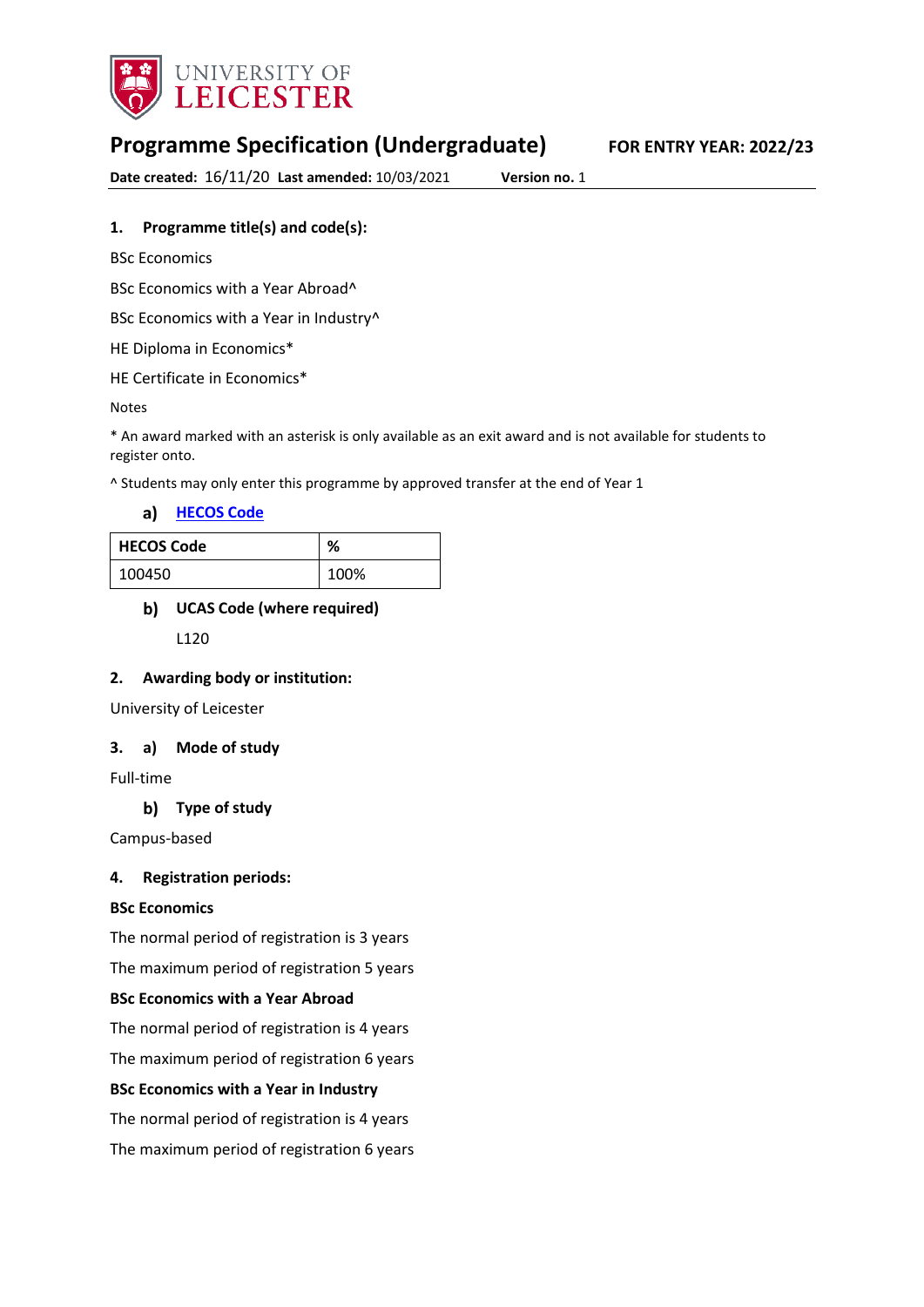# **5. Typical entry requirements**

Three A levels normally considered as a minimum. Two AS levels or vocational AS levels will be considered in place of an A level. General Studies and Critical Thinking not accepted.

A/AS Levels: ABB or equivalent including GCSE Maths at grade B or grade 5

Access to HE course: Pass kite-marked course with a substantial number of level 3 credits at distinction, normally a minimum of 30 with some in Business or Economics. Students should also have GCSE Maths grade B.

European Baccalaureate: Pass with 77% overall.

International Baccalaureate: Pass Diploma with 30 points and 5 in SL maths.

Cypriot Apolytirion: 18.5/20 overall including 17 in Maths, plus grade B in 1 A-level. For BSc, additional A-level needs to be in Maths.

French Baccalaureat: 13/20 overall with 13 in Maths. Students taking the international option 12/20 overall with 13 in maths.

Lithuanian Brandos Atestatas: Pass with grade 8.5 overall.

Chinese first year degree course: Normally, Pass with an average of 85% with good grades in relevant subjects.

Year Abroad variant: The condition for admission to the scheme will be an average mark of no less than 55% in year one. Students who meet these conditions will be invited to apply at the beginning of the second year of studies. Students will then be expected to maintain average marks of no less than 55% in their second year.

For the Year Abroad variants, students will not be admitted directly to these programmes but will be able to transfer to the programme on application for a year abroad during the second year of the BA programme under the following conditions:

- Have an overall average of 55 or higher in the first year
- Have an overall average of 55 or higher in the second year
- Must not have any failed modules in order to progress to the year abroad.

**\****If you have mitigating circumstances that affect your results, you may request that your circumstances be taken into consideration.*

For those on the year in industry, se[e additional programme specification content for Year in Industry](https://www2.le.ac.uk/offices/sas2/courses/documentation/undergraduate-programme-specification-content-for-year-in-industry-programme-variants)  [programmes](https://www2.le.ac.uk/offices/sas2/courses/documentation/undergraduate-programme-specification-content-for-year-in-industry-programme-variants)

For the aims, learning outcomes and application criteria for the GCSA Year Abroad please see <https://le.ac.uk/study/undergraduates/courses/abroad>

### **6. Accreditation of Prior Learning**

Direct entry into the second year may be possible for those with advanced qualifications strictly comparable with our degree structure.

### **7. Programme aims**

The programme aims to:

• Provide a detailed knowledge, and critical awareness, of the main ideas, concepts, models and principles in economic analysis, and their application to contemporary economic policy issues through the study of core microeconomic and macroeconomic theory, and numerous optional modules.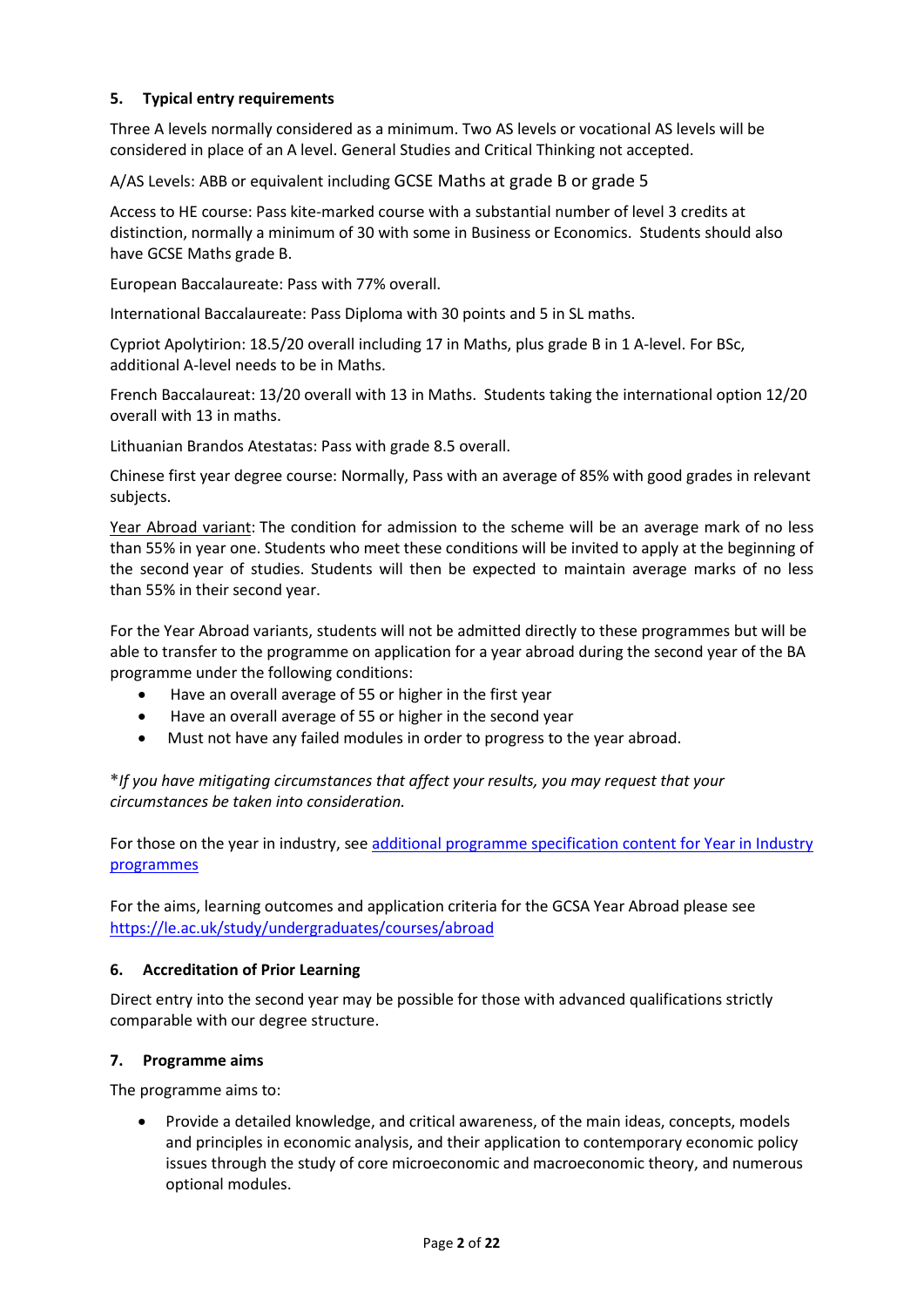- Develop skills in quantitative economic analysis through the use of standard mathematical and statistical techniques and their application to economic problems and data.
- Prepare students for a wide range of careers such as government service, business management, financial services and postgraduate study in economics or a related area.
- Develop skills of written and oral presentation, team working, information handing, use of information technology and skills for lifelong learning.
- Provide students who enter the Year Abroad programme the experience of learning in a different cultural environment.
- Provide students who enter the Year in Industry programme with opportunities to obtain relevant work experience and support them in developing a portfolio to demonstrate learning outcomes. Also to enable these students to learn directly about business and the professional application of their studies.

## **8. Reference points used to inform the programme specification**

- QAA Benchmarking Statement
- Framework for Higher Education Qualifications (FHEQ)
- UK Quality Code for Higher Education
- University Learnin[g Strategy](https://www2.le.ac.uk/offices/sas2/quality/learnteach)
- [University Assessment Strategy](https://www2.le.ac.uk/offices/sas2/quality/learnteach)
- University of Leicester Periodic Developmental Review Report
- External Examiners' reports (annual)
- United Nations Education for Sustainable Development Goals
- Student Destinations Data

### **9. Programme Outcomes**

Unless otherwise stated, programme outcomes apply to all awards specified in 1. Programme title(s).

### **Discipline specific knowledge and competencies**

i) Mastery of an appropriate body of knowledge

| <b>Intended Learning</b><br><b>Outcomes</b>                                                                                     | <b>Teaching and Learning Methods</b>                                                                                                        | <b>How Demonstrated?</b>                                                                                                                                             |
|---------------------------------------------------------------------------------------------------------------------------------|---------------------------------------------------------------------------------------------------------------------------------------------|----------------------------------------------------------------------------------------------------------------------------------------------------------------------|
| Demonstrate knowledge of<br>the main ideas, concepts,<br>models and principles in<br>microeconomic and<br>macroeconomic theory. | Lectures and seminars and<br>formative feedback particularly<br>on the core modules EC1000,<br>EC1001, EC2045, EC2046, EC3000<br>and EC3001 | Demonstrated through the<br>assignments delivered through<br>the core modules identified.                                                                            |
| Describe standard<br>mathematical and statistical<br>techniques and their<br>application to economics.                          | Lectures, seminars and formative<br>feedback particularly on modules<br>EC1005, EC1007, EC1008, EC1009                                      | Demonstrated through achieving<br>a pass mark in the mid-term tests<br>and then the final exam on the<br>core mathematics and statistics<br>modules in year 1 and 2. |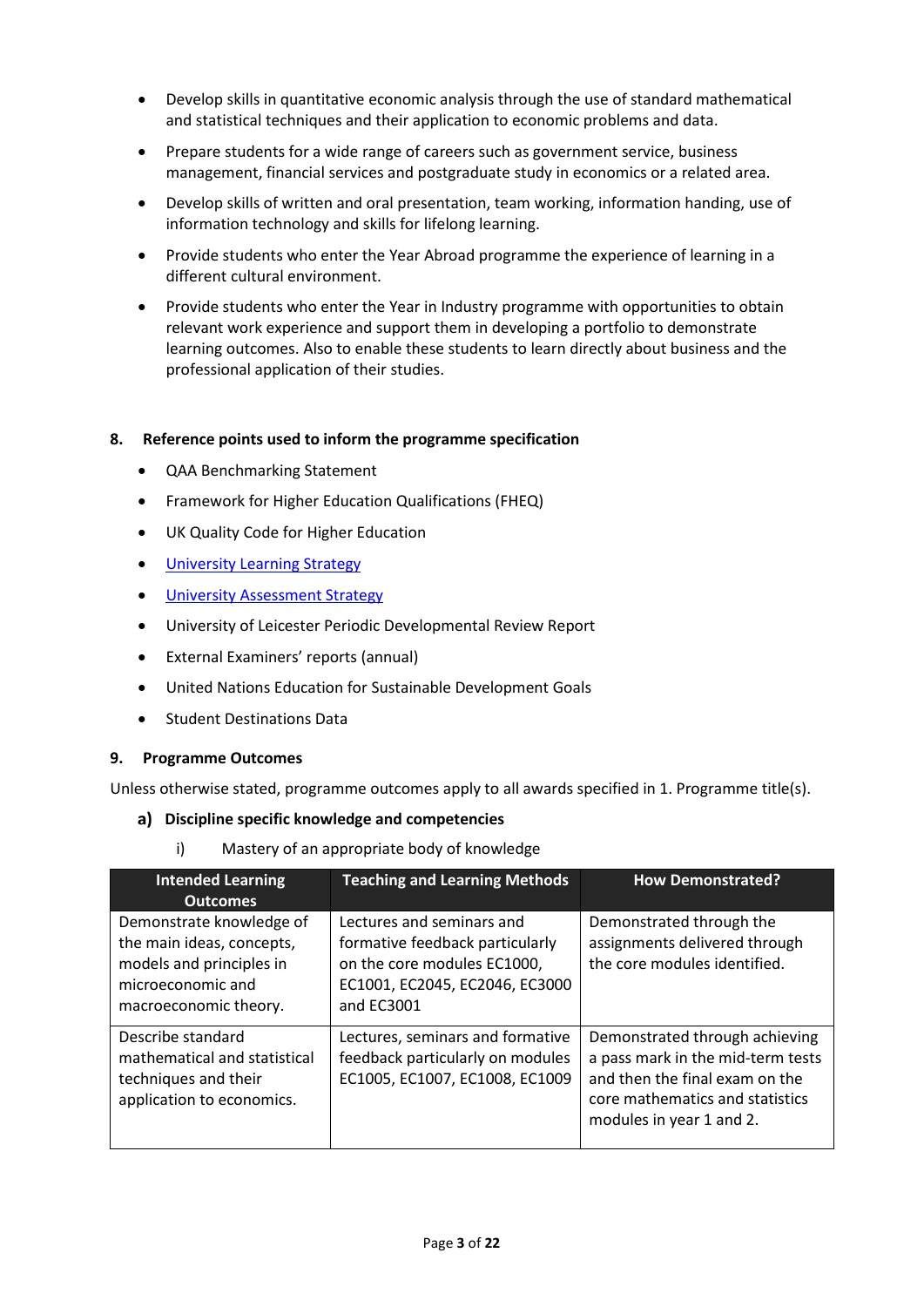ii) Understanding and application of key concepts and techniques

| <b>Intended Learning Outcomes</b>                                                                                                                                                                                                                                                            | <b>Teaching and Learning Methods</b>                                                                                                                                                       | <b>How Demonstrated?</b>                                                                                                |
|----------------------------------------------------------------------------------------------------------------------------------------------------------------------------------------------------------------------------------------------------------------------------------------------|--------------------------------------------------------------------------------------------------------------------------------------------------------------------------------------------|-------------------------------------------------------------------------------------------------------------------------|
| Explain economic models and<br>apply them appropriately.                                                                                                                                                                                                                                     | Lectures, seminars and formative<br>assessments across all modules<br>across the programme.                                                                                                | Through exam performance<br>but also in oral presentations<br>and analyses of problem<br>solving sets.                  |
| Employ quantitative economic<br>analysis.                                                                                                                                                                                                                                                    | Workshops held in computer labs<br>designed to demonstrate to the<br>'how' in relation to economic<br>quantitative modelling                                                               | Through assessment, in<br>particular EC1009, EC2010<br>and EC2011.                                                      |
| Demonstrate the ability to apply<br>economic/financial/mathematical<br>theories and techniques in a<br>work place setting (Year in<br>Industry variant only).*<br>*The extent to which a student<br>will have the opportunity to do<br>this will vary according to the<br>type of placement. | Developing the ability to apply<br>economic/financial/mathematical<br>theories and concepts to real<br>world situations within the work<br>environment (Year in Industry<br>variant only). | Reflective log, skills audit,<br>employer feedback and final<br>report/presentation (Year in<br>Industry variant only). |

# iii) Critical analysis of key issues

| <b>Intended Learning</b><br><b>Outcomes</b>                                                   | <b>Teaching and Learning Methods</b>                                                                                                         | <b>How Demonstrated?</b>                                                                                                                                                                                                                                                         |
|-----------------------------------------------------------------------------------------------|----------------------------------------------------------------------------------------------------------------------------------------------|----------------------------------------------------------------------------------------------------------------------------------------------------------------------------------------------------------------------------------------------------------------------------------|
| Critically analyse economic<br>arguments and relate them<br>to contemporary policy<br>issues. | All modules across the<br>programme and as part of on-<br>going professional development<br>but specifically on EC1025,<br>EC2011 and EC3004 | Engagement in debates within<br>lectures and seminars as<br>formative assessment but also in<br>summative assessments in<br>particular the on-going reflective<br>development of the Leicester<br>Award and Leicester Award Gold<br>and the Research in Economics<br>assignment. |

# iv) Clear and concise presentation of material

| <b>Intended Learning</b><br><b>Outcomes</b>                                 | <b>Teaching and Learning Methods</b>                                                                                                                                         | <b>How Demonstrated?</b>                                                                                              |
|-----------------------------------------------------------------------------|------------------------------------------------------------------------------------------------------------------------------------------------------------------------------|-----------------------------------------------------------------------------------------------------------------------|
| Produce clear and concise<br>economic arguments and<br>models.              | Years 1, 2 and 3: Lectures,<br>tutorials, seminars, formative &<br>summative feedback.                                                                                       | Assessed through a range of<br>written reports and data analyses<br>problem sets throughout years 1,<br>2 and 3.      |
| Produce clear and concise<br>quantitative economic<br>analysis and results. | Intensity of the problem solving<br>sets increases over the course of<br>the programme to ensure<br>knowledge is cumulatively<br>developed, retained and<br>operationalized. | Assessed through a range of<br>written reports and data analyses<br>problem sets throughout years 1,<br>$2$ and $3$ . |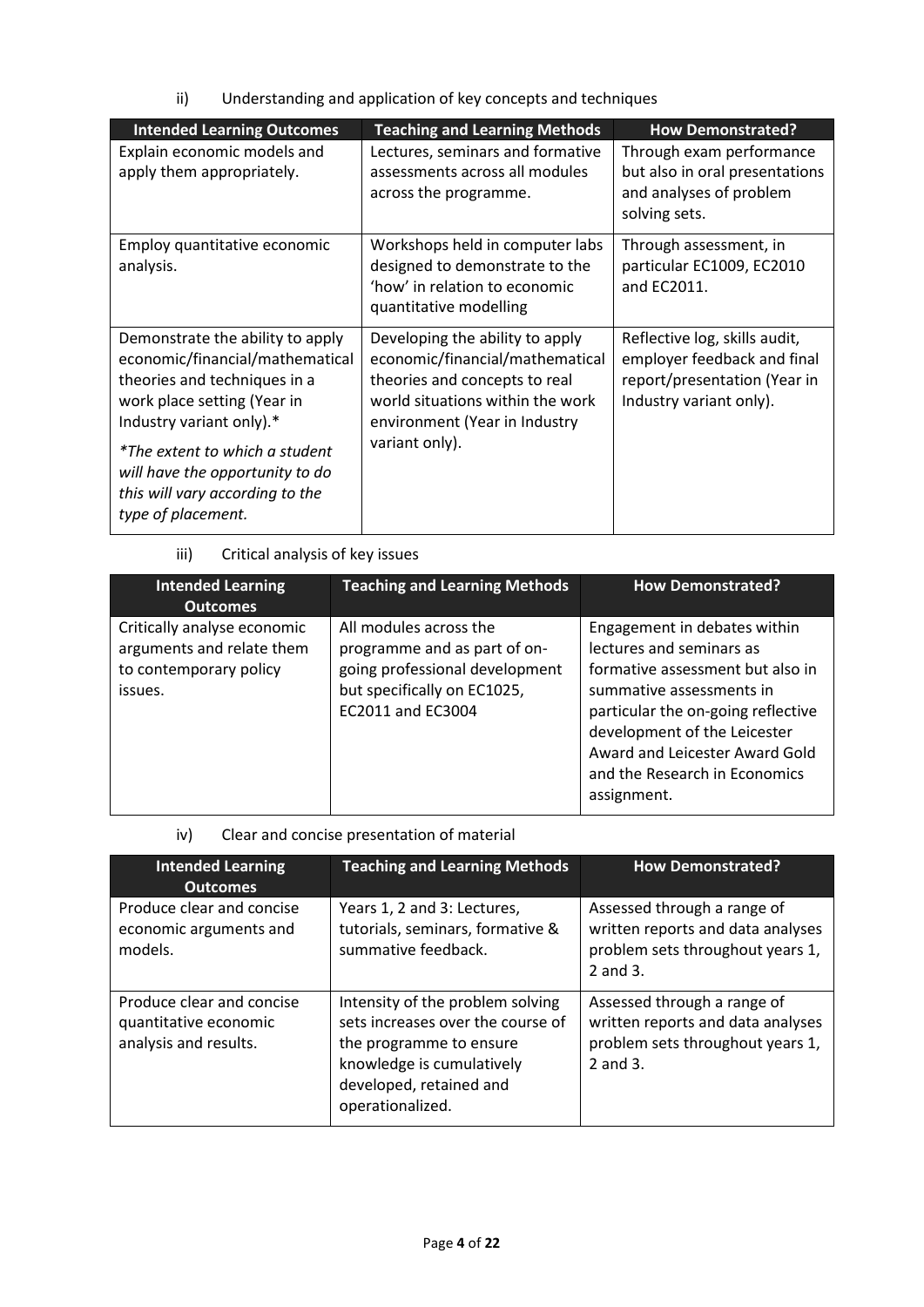| Intended Learning<br><b>Outcomes</b>           | <b>Teaching and Learning Methods</b>                                                                | <b>How Demonstrated?</b>                                                                                       |
|------------------------------------------------|-----------------------------------------------------------------------------------------------------|----------------------------------------------------------------------------------------------------------------|
| Write an extended original<br>research report. | Developed through seminar<br>classes and lectures in<br>preparation for the assignment<br>on EC3004 | Attainment on EC3004 Research<br>in Economics assignment which is<br>an extended independent piece<br>of work. |

# v) Critical appraisal of evidence with appropriate insight

| <b>Intended Learning</b><br><b>Outcomes</b>                                | <b>Teaching and Learning Methods</b>                                                   | <b>How Demonstrated?</b>                      |
|----------------------------------------------------------------------------|----------------------------------------------------------------------------------------|-----------------------------------------------|
| Critically appraise relevant<br>economic research.                         | Years 1, 2 and 3: Lectures,<br>tutorials, seminars, formative &<br>summative feedback. | Attainment in EC3004 Research in<br>Economics |
| Critically appraise the results<br>from quantitative economic<br>analysis. | Workshops and computer labs.<br><b>Maths Support Sessions</b>                          | Attainment in EC3004 Research in<br>Economics |

vi) Other discipline specific competencies

| <b>Intended Learning</b> | <b>Teaching and Learning Methods</b> | <b>How Demonstrated?</b> |
|--------------------------|--------------------------------------|--------------------------|
| <b>Outcomes</b>          |                                      |                          |
|                          |                                      |                          |

# **b)** Transferable skills

i) Oral communication

| <b>Intended Learning</b><br><b>Outcomes</b>       | <b>Teaching and Learning Methods</b>                                                    | <b>How Demonstrated?</b>                              |
|---------------------------------------------------|-----------------------------------------------------------------------------------------|-------------------------------------------------------|
| Prepare and present<br>concepts, arguments or     | Seminar and assessment support<br>across all years of study.                            | Formative: Contribution to<br>tutorials and seminars. |
| analysis orally.                                  | Content delivered through the<br>engagement strategy including<br>employability skills. | Summative assessment on<br>EC1025, EC3004             |
|                                                   | Leicester Award and Leicester<br>Award Gold provision.                                  |                                                       |
|                                                   | Scaffold approach to the format<br>of assessment.                                       |                                                       |
| Produce clear visual aids to<br>accompany an oral | Seminar and assessment support<br>across all years of study.                            | Formative: Contribution to<br>tutorials and seminars. |
| presentation.                                     | Content delivered through the<br>engagement strategy including<br>employability skills. | Summative assessment on<br>EC1025, EC3004             |
|                                                   | Leicester Award and Leicester<br>Award Gold provision.                                  |                                                       |
|                                                   | Scaffold approach to the format<br>of assessment.                                       |                                                       |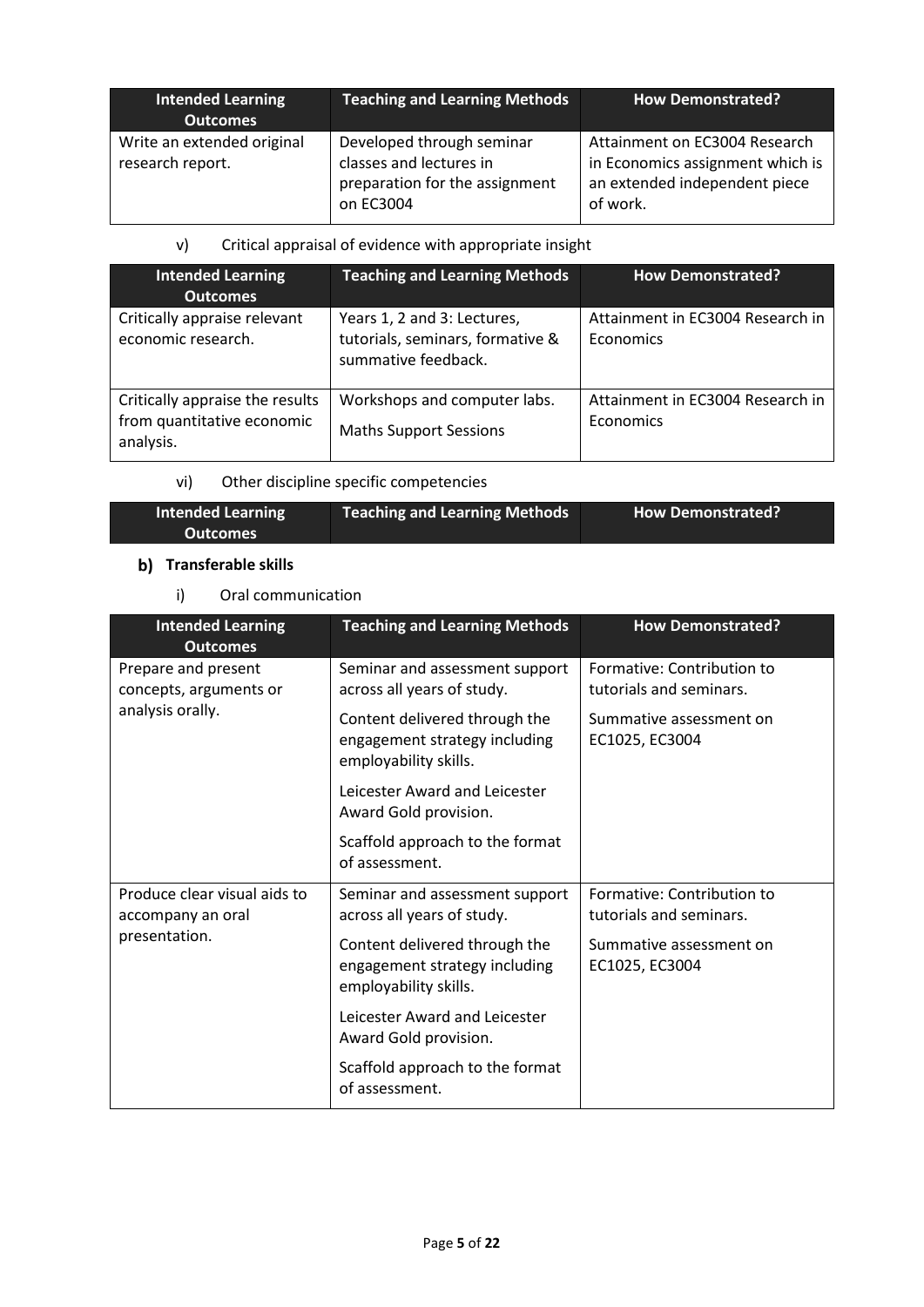| <b>Intended Learning</b><br><b>Outcomes</b>                                                                                           | <b>Teaching and Learning Methods</b>                                                                | <b>How Demonstrated?</b>                                                            |
|---------------------------------------------------------------------------------------------------------------------------------------|-----------------------------------------------------------------------------------------------------|-------------------------------------------------------------------------------------|
| Application of oral<br>communication skills within<br>the work environment and in<br>presentation (Year in<br>Industry variant only). | Developing oral communication<br>skills in the work environment<br>(Year in Industry variant only). | Reflective log and final<br>report/presentation (Year in<br>Industry variant only). |

# ii) Written communication

| <b>Intended Learning</b><br><b>Outcomes</b>                                                                                                | <b>Teaching and Learning Methods</b>                                                                                                                                             | <b>How Demonstrated?</b>                                                            |
|--------------------------------------------------------------------------------------------------------------------------------------------|----------------------------------------------------------------------------------------------------------------------------------------------------------------------------------|-------------------------------------------------------------------------------------|
| Produce clearly written<br>material with appropriate<br>use of evidence.                                                                   | Year 1: Induction Programme<br>and Study Skills Support material.<br>Years 1, 2 and 3: Lectures,<br>tutorials, seminars, formative &<br>summative feedback, module<br>handbooks. | Formative assessment,<br>coursework, exams, Research in<br>Economics (EC3004).      |
| Application of written<br>communication skills within<br>the work environment and in<br>report writing (Year in<br>Industry variant only). | Developing written<br>communication skills in the work<br>environment (Year in Industry<br>variant only).                                                                        | Reflective log and final<br>report/presentation (Year in<br>Industry variant only). |

# iii) Information technology

| <b>Intended Learning</b><br><b>Outcomes</b>                | <b>Teaching and Learning Methods</b>                              | <b>How Demonstrated?</b>                                                               |
|------------------------------------------------------------|-------------------------------------------------------------------|----------------------------------------------------------------------------------------|
| Use word processing in the<br>preparation of written work. | Year 1: Induction Programme<br>and Study Skills Support material. | Formative: Contribution to<br>computer classes.                                        |
|                                                            | Years 1 and 2: Computer classes                                   | Summative: written reports and                                                         |
|                                                            | Year 3: Research in Economics<br>Project                          | data analysis skills in relation to<br>problem sets.                                   |
| Use the internet to access<br>appropriate information.     | Year 1: Induction Programme<br>and Study Skills Support material. | Formative: Contribution to<br>computer classes.                                        |
|                                                            | Years 1 and 2: Computer classes                                   | Summative: written reports and                                                         |
|                                                            | Year 3: Research in Economics<br>Project                          | data analysis skills in relation to<br>problem sets.                                   |
| Use spreadsheets for data<br>presentation and analysis.    | Year 1: Induction Programme<br>and Study Skills Support material. | Formative: Contribution to<br>computer classes.                                        |
|                                                            | Years 1 and 2: Computer classes                                   | Summative: written reports and<br>data analysis skills in relation to<br>problem sets. |
|                                                            | Year 3: Research in Economics<br>Project                          |                                                                                        |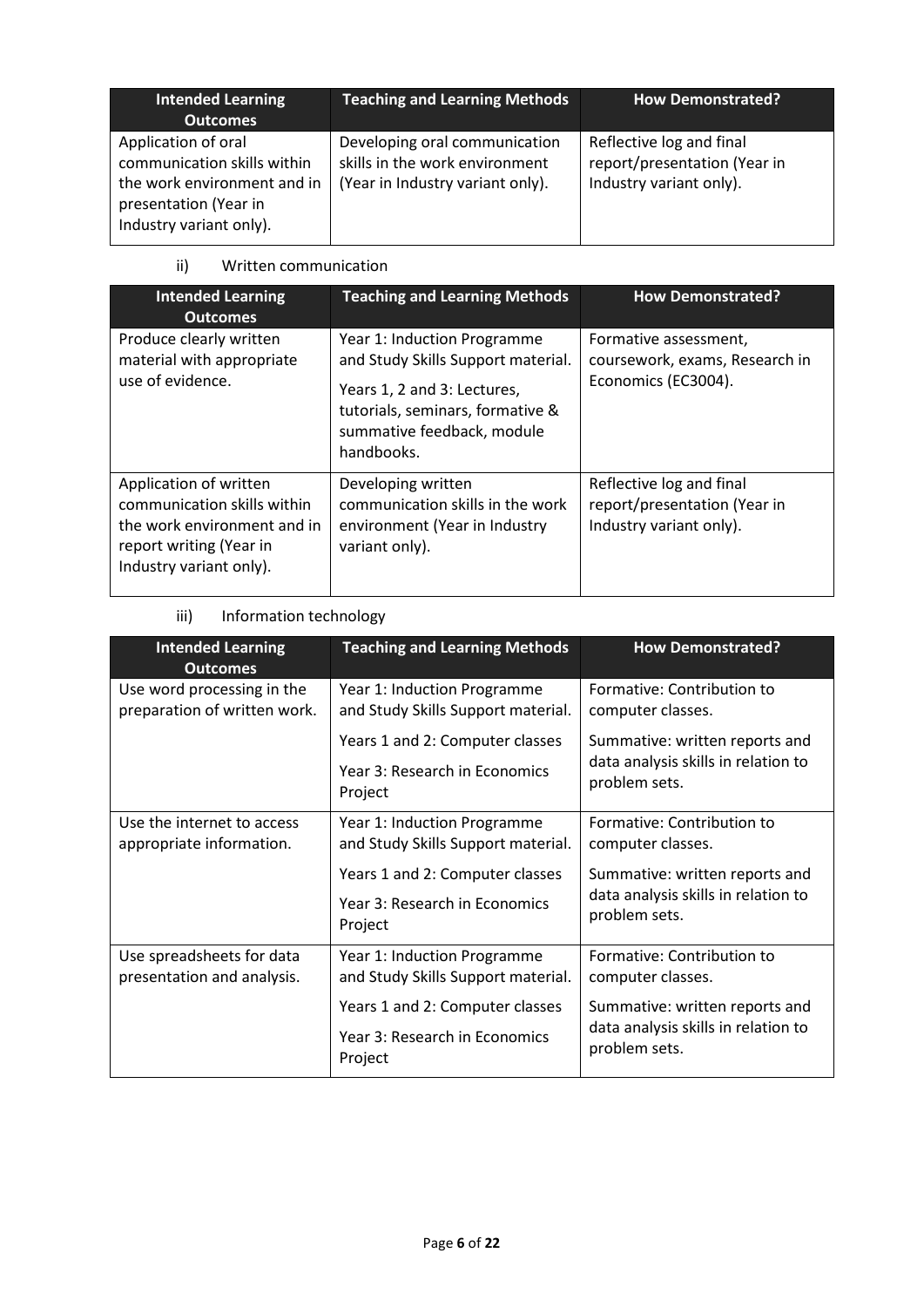| <b>Intended Learning</b><br><b>Outcomes</b>                                                                                               | <b>Teaching and Learning Methods</b>                                                                                              | <b>How Demonstrated?</b>                                                                                                |
|-------------------------------------------------------------------------------------------------------------------------------------------|-----------------------------------------------------------------------------------------------------------------------------------|-------------------------------------------------------------------------------------------------------------------------|
| Use specialist packages for<br>statistical analysis.                                                                                      | Year 1: Induction Programme<br>and Study Skills Support material.                                                                 | Formative: Contribution to<br>computer classes.                                                                         |
|                                                                                                                                           | Years 1 and 2: Computer classes                                                                                                   | Summative: written reports and                                                                                          |
|                                                                                                                                           | Year 3: Research in Economics<br>Project                                                                                          | data analysis skills in relation to<br>problem sets.                                                                    |
|                                                                                                                                           | Econometrics modules EC2010,<br>EC2011                                                                                            |                                                                                                                         |
| Application of information<br>technology skills within the<br>work environment and in<br>presentation (Year in<br>Industry variant only). | Developing IT skills in the work<br>environment through project<br>work and student portfolio (Year<br>in Industry variant only). | Reflective log, skills audit,<br>employer feedback and final<br>report/presentation (Year in<br>Industry variant only). |

iv) Numeracy

| <b>Intended Learning</b><br><b>Outcomes</b>                                                          | <b>Teaching and Learning Methods</b>                                                                              | <b>How Demonstrated?</b>                                                                                                |
|------------------------------------------------------------------------------------------------------|-------------------------------------------------------------------------------------------------------------------|-------------------------------------------------------------------------------------------------------------------------|
| Employ general numerical,<br>mathematical and statistical<br>skills.                                 | Years 1, 2 and 3: Lectures,<br>tutorials, seminars, computer<br>classes, formative & summative<br>feedback.       | Formative assessment,<br>coursework, exams, dissertation                                                                |
| Application of numeracy<br>skills within the work<br>environment (Year in<br>Industry variant only). | Developing numeracy skills in the<br>work environment through<br>project work (Year in Industry<br>variant only). | Reflective log, skills audit,<br>employer feedback and final<br>report/presentation (Year in<br>Industry variant only). |

# v) Team working

| <b>Intended Learning</b><br><b>Outcomes</b>                                                               | <b>Teaching and Learning Methods</b>                                                                                   | <b>How Demonstrated?</b>                                                                                                                                 |
|-----------------------------------------------------------------------------------------------------------|------------------------------------------------------------------------------------------------------------------------|----------------------------------------------------------------------------------------------------------------------------------------------------------|
| Demonstrate basic team<br>working skills.                                                                 | Years 1, 2 and 3: Lectures,<br>tutorials, seminars, computer<br>classes.                                               | Group-based coursework on<br>EC1025, EC2011, EC3001 and in<br>relation to the reflections as part<br>of the Leicester Award and<br>Leicester Award Gold. |
| Application of team building<br>skills within the work<br>environment (Year in<br>Industry variant only). | Developing team building skills in<br>the work environment through<br>project work (Year in Industry<br>variant only). | Reflective log, skills audit,<br>employer feedback and final<br>report/presentation (Year in<br>Industry variant only).                                  |

# vi) Problem solving

| <b>Intended Learning</b><br><b>Outcomes</b>      | <b>Teaching and Learning Methods</b>                                                                                    | <b>How Demonstrated?</b>                                                                                                                        |
|--------------------------------------------------|-------------------------------------------------------------------------------------------------------------------------|-------------------------------------------------------------------------------------------------------------------------------------------------|
| Demonstrate problem<br>formulation and solution. | Years 1, 2 and 3: Lectures,<br>tutorials, seminars, formative &<br>summative feedback.<br><b>Maths Support Sessions</b> | Formative assessment,<br>coursework, exams and mid-term<br>tests. In particular, problem sets<br>and data analysis assignments are<br>relevant. |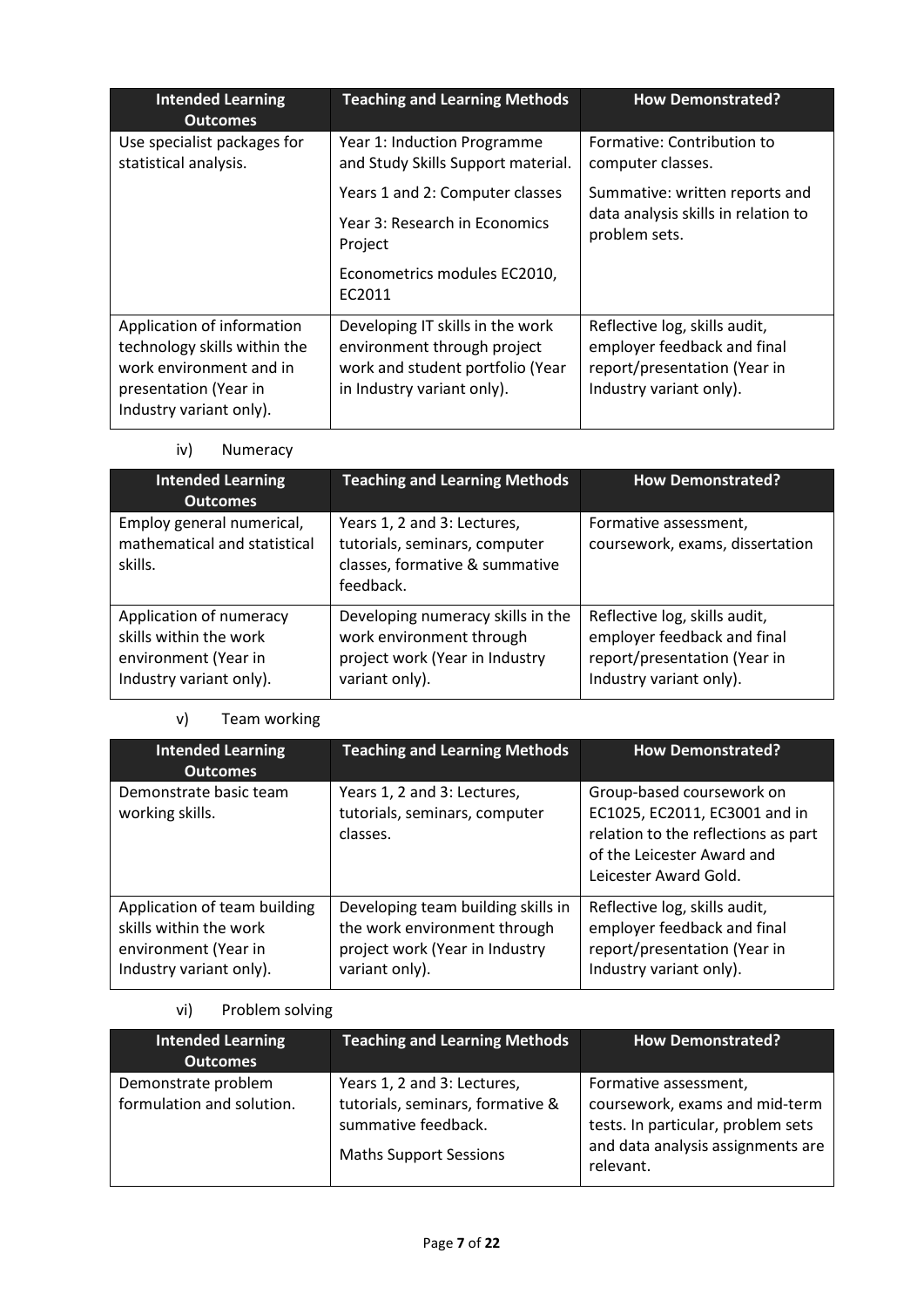| <b>Intended Learning</b><br><b>Outcomes</b>                                                                 | <b>Teaching and Learning Methods</b>                                                                                                                                                       | <b>How Demonstrated?</b>                                                                                                |
|-------------------------------------------------------------------------------------------------------------|--------------------------------------------------------------------------------------------------------------------------------------------------------------------------------------------|-------------------------------------------------------------------------------------------------------------------------|
| Application of problem<br>solving skills within the work<br>environment (Year in<br>Industry variant only). | Developing problem solving skills<br>in the work environment through<br>project work and applying<br>theories and concepts to real<br>world situations (Year in Industry<br>variant only). | Reflective log, skills audit,<br>employer feedback and final<br>report/presentation (Year in<br>Industry variant only). |

# vii) Information handling

| <b>Intended Learning</b><br><b>Outcomes</b>                                                                      | <b>Teaching and Learning Methods</b>                                                                            | <b>How Demonstrated?</b>                                                                                                |
|------------------------------------------------------------------------------------------------------------------|-----------------------------------------------------------------------------------------------------------------|-------------------------------------------------------------------------------------------------------------------------|
| Find and use appropriate<br>information from a variety of<br>sources.                                            | Years 1, 2 and 3: Lectures,<br>tutorials, seminars, computer<br>classes, formative & summative<br>feedback.     | Formative assessment,<br>coursework, exams, Research in<br>Economics assignment.                                        |
|                                                                                                                  | Developed specifically through<br>the on-line academic misconduct<br>course embedded in EC1000.                 |                                                                                                                         |
| Application of information<br>handling skills within the<br>work environment (Year in<br>Industry variant only). | Developing data handling in the<br>work environment through<br>project work (Year in Industry<br>variant only). | Reflective log, skills audit,<br>employer feedback and final<br>report/presentation (Year in<br>Industry variant only). |

# viii) Skills for lifelong learning

| <b>Intended Learning</b><br><b>Outcomes</b>                          | <b>Teaching and Learning Methods</b>                                                                                                                                                               | <b>How Demonstrated?</b>                                                                                                                                                        |
|----------------------------------------------------------------------|----------------------------------------------------------------------------------------------------------------------------------------------------------------------------------------------------|---------------------------------------------------------------------------------------------------------------------------------------------------------------------------------|
| Collect and apply new ideas<br>and concepts.                         | Year 1: Induction Programme<br>and Study Skills Support material.                                                                                                                                  | Formative assessment,<br>coursework, exams, Research in                                                                                                                         |
|                                                                      | Years 1, 2 and 3: Lectures,<br>tutorials, seminars, computer<br>classes, formative & summative<br>feedback, module handbooks.                                                                      | Economics assignment.<br>Ability to hand-in work on time,<br>arrive at exams prepared and<br>anticipating challenge.                                                            |
| Combine new knowledge<br>and techniques with prior<br>understanding. | Year 1: Induction Programme<br>and Study Skills Support material.<br>Years 1, 2 and 3: Lectures,<br>tutorials, seminars, computer<br>classes, formative & summative<br>feedback, module handbooks. | Formative assessment,<br>coursework, exams, Research in<br>Economics assignment.<br>Ability to hand-in work on time,<br>arrive at exams prepared and<br>anticipating challenge. |
| Demonstrate and produce<br>independent work.                         | Year 1: Induction Programme<br>and Study Skills Support material.<br>Years 1, 2 and 3: Lectures,<br>tutorials, seminars, computer<br>classes, formative & summative<br>feedback, module handbooks. | Formative assessment,<br>coursework, exams, Research in<br>Economics assignment.<br>Ability to hand-in work on time,<br>arrive at exams prepared and<br>anticipating challenge. |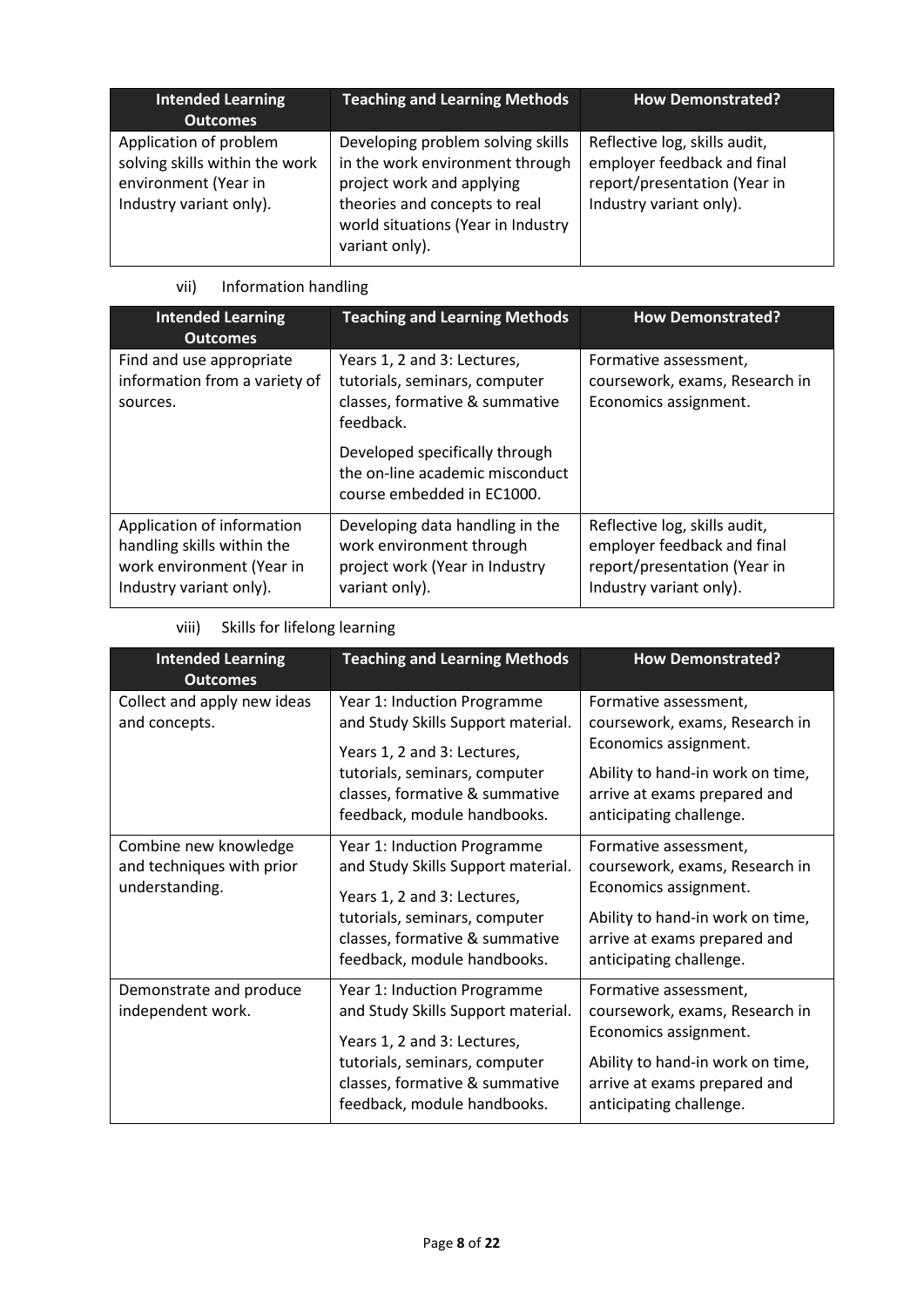| <b>Intended Learning</b>                                                                                                                                                       | <b>Teaching and Learning Methods</b>                                                                                                                                                               | <b>How Demonstrated?</b>                                                                                                                                                        |
|--------------------------------------------------------------------------------------------------------------------------------------------------------------------------------|----------------------------------------------------------------------------------------------------------------------------------------------------------------------------------------------------|---------------------------------------------------------------------------------------------------------------------------------------------------------------------------------|
| <b>Outcomes</b><br>Demonstrate time<br>management skills through<br>adhering to deadlines.                                                                                     | Year 1: Induction Programme<br>and Study Skills Support material.<br>Years 1, 2 and 3: Lectures,<br>tutorials, seminars, computer<br>classes, formative & summative<br>feedback, module handbooks. | Formative assessment,<br>coursework, exams, Research in<br>Economics assignment.<br>Ability to hand-in work on time,<br>arrive at exams prepared and<br>anticipating challenge. |
| Use a variety of sources of<br>knowledge appropriately.                                                                                                                        | Year 1: Induction Programme<br>and Study Skills Support material.<br>Years 1, 2 and 3: Lectures,<br>tutorials, seminars, computer<br>classes, formative & summative<br>feedback, module handbooks. | Formative assessment,<br>coursework, exams, Research in<br>Economics assignment.<br>Ability to hand-in work on time,<br>arrive at exams prepared and<br>anticipating challenge. |
| Demonstrate ability to learn<br>in a different cultural<br>environment (Year Abroad<br>variant only).                                                                          | Year Abroad variant only:<br>Lectures, seminars, tutorials,<br>feedback while studying in the<br>host institution.                                                                                 | Year Abroad variant only: Exams<br>and coursework in the host<br>institution.                                                                                                   |
| Application of a variety of<br>employability and<br>transferable skills (some<br>outlined already above)<br>within the work environment<br>(Year in Industry variant<br>only). | Developing a variety of<br>employability and transferable<br>skills through responsibilities<br>associated with their work<br>placement (Year in Industry<br>variant only).                        | Reflective log, skills audit,<br>employer feedback and final<br>report/presentation (Year in<br>Industry variant only)                                                          |
| Demonstrate the ability to<br>think reflectively about<br>personal and professional<br>development (Year in<br>Industry variant only).                                         | Developing a variety of<br>employability and transferable<br>skills through responsibilities<br>associated with their work<br>placement (Year in Industry<br>variant only).                        | Reflective log, skills audit,<br>employer feedback and final<br>report/presentation (Year in<br>Industry variant only).                                                         |
| Demonstrate professional<br>behaviour in the work<br>environment (Year in<br>Industry variant only).                                                                           | Developing a variety of<br>employability and transferable<br>skills through responsibilities<br>associated with their work<br>placement (Year in Industry<br>variant only).                        | Reflective log, skills audit,<br>employer feedback and final<br>report/presentation (Year in<br>Industry variant only).                                                         |

## **10. Progression points**

This programme follows the standard Scheme of Progression set out i[n Senate Regulations](http://www.le.ac.uk/senate-regulations) - see the version of Senate Regulation 5 governing undergraduate programmes relevant to the year of entry.

The following additional progression requirements for this programme have been approved:

### Year Abroad Variant

Students who meet the conditions set out in section 5 will be invited to apply at the beginning of the second year of studies. Students will then be expected to maintain average marks of no less than 55% in their second year.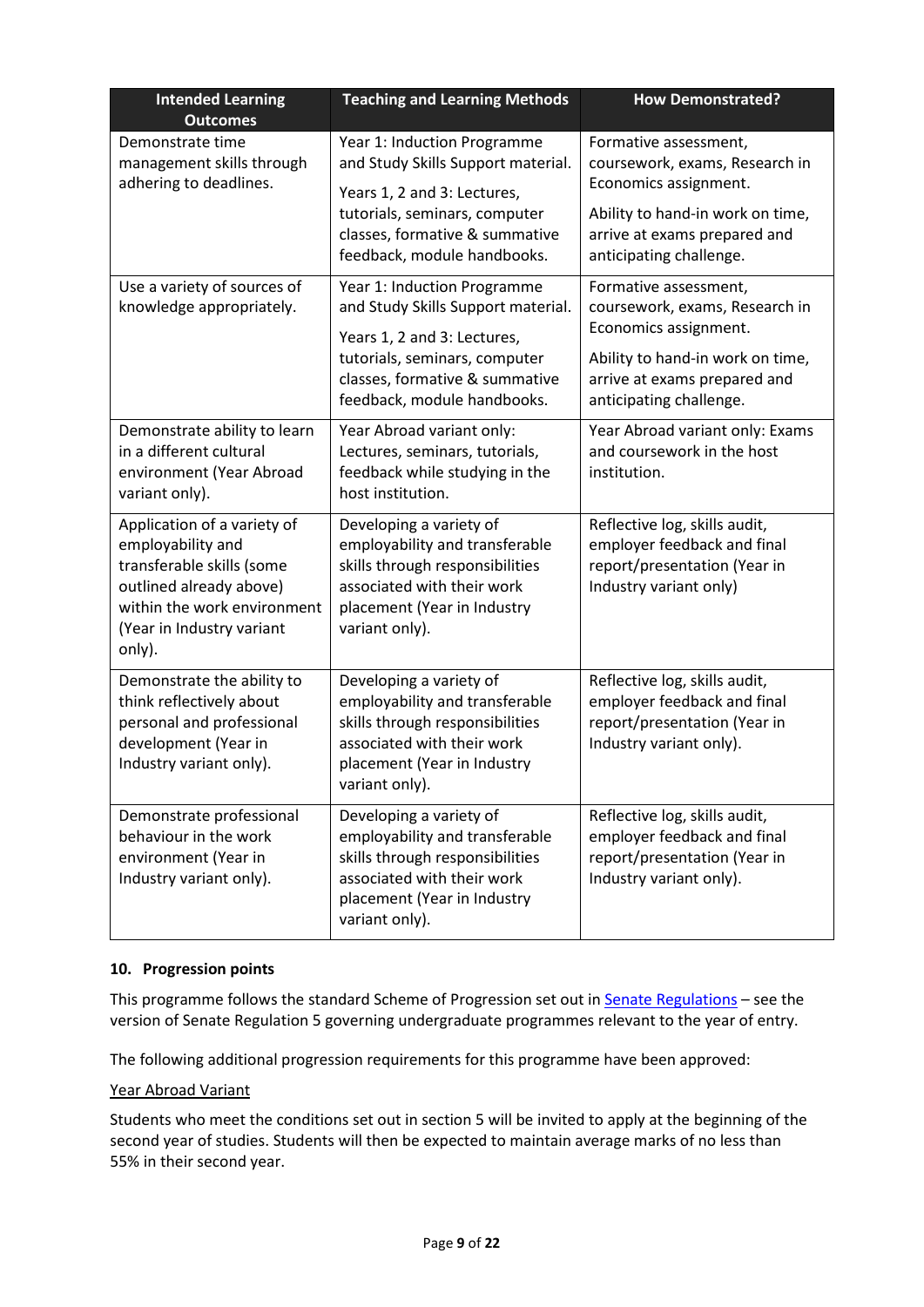**\****If you have mitigating circumstances that affect your results, you may request that your circumstances be taken into consideration.*

For those on the year in industry, see additional programme specification content for Year in Industry [programmes](https://www2.le.ac.uk/offices/sas2/courses/documentation/undergraduate-programme-specification-content-for-year-in-industry-programme-variants)

In cases where a student has failed to meet a requirement to progress, he or she will be required to withdraw from the course

## **Course transfers**

n/a

### **11. Criteria for award and classification**

This programme follows the standard scheme of undergraduate award and classification set out in [Senate Regulations](http://www.le.ac.uk/senate-regulations) – see the version of *Senate Regulation 5 governing undergraduate programmes* relevant to the year of entry.

### **12. Special features**

- A four-day induction programme in the first week of Year 1.
- A formal employability skills development programme in year 1
- Study of core microeconomic and macroeconomic theory and applications at progressively rising levels of analytical and technical complexity.
- Provision of a broad range of optional modules that apply economic analysis, in diverse ways, to a variety of specialist subjects enabling students to focus on areas of interest.
- Academic supervision of an extended research project, in an economics-related topic of the students' own choosing, resulting in a professional-style written dissertation.
- The option of a four-year 'with a Year Abroad' degree programme, with a third year spent studying at an overseas partner University either in a foreign language or in English (see below).
- The option of a four-year 'with a Year in Industry' degree programme (see below).

### **13. Indications of programme quality**

University Academic Review

External examiners reports

First Destination careers statistics

Exemption from the Business Economics professional examination of Chartered Institute of Management Accountants (CIMA)

### **14. External Examiner(s) reports**

The details of the External Examiner(s) for this programme and the most recent External Examiners' reports for this programme can be found at [exampapers@Leicester](https://exampapers.le.ac.uk/) [log-in required]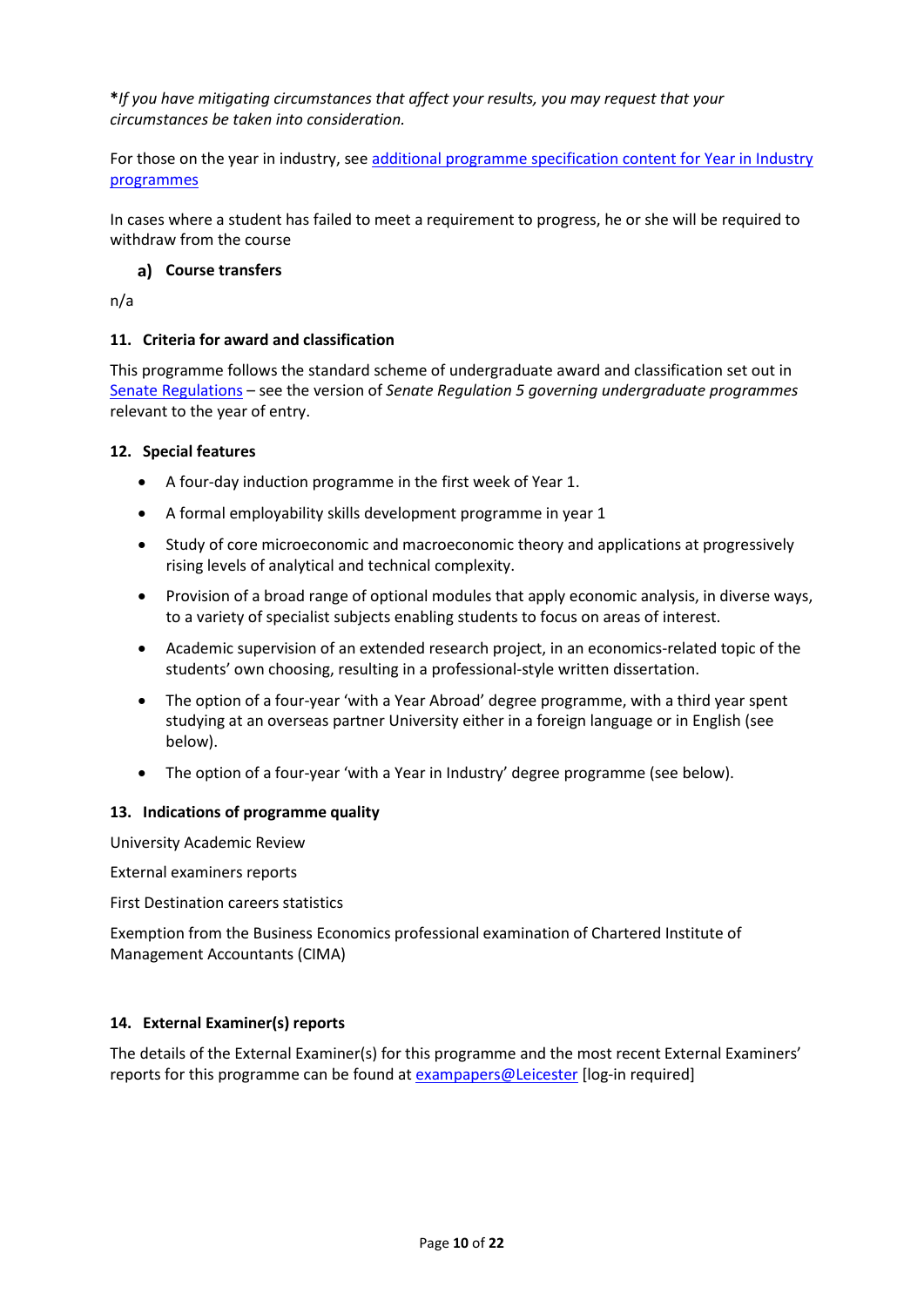

# **Programme Specification (Undergraduate) FOR ENTRY YEAR: 2022/23**

**Date created:** 16/11/20 **Last amended:** 10/03/2021 **Version no.** 1

**Appendix 1: Programme structure (programme regulations)**

## **Updates to the programme**

| <br>Academic year affected | . .<br>$\sim$ $\sim$<br>Module Code(s) | Update |
|----------------------------|----------------------------------------|--------|
|                            |                                        |        |

The University regularly reviews its programmes and modules to ensure that they reflect the current status of the discipline and offer the best learning experience to students. On occasion, it may be necessary to alter particular aspects of a course or module.

BSc Economics including with Year Aboard and a Year in Industry

## **Level 4/Year 1 2021/22**

Credit breakdown

| <b>Status</b> | <b>Year long</b> | Semester 1 | Semester 2 |
|---------------|------------------|------------|------------|
| Core          | 30 credits       | 45 credits | 45 credits |
| Optional      | n/a              | n/a        | n/a        |

120 credits in total

Core modules

| Delivery period | Code   | Title                                                  | <b>Credits</b> |
|-----------------|--------|--------------------------------------------------------|----------------|
| Year long       | EC1025 | Contemporary Issues in Economics, Finance and Business | 30 credits     |
| Sem 1           | EC1000 | Microeconomics                                         | 15 credits     |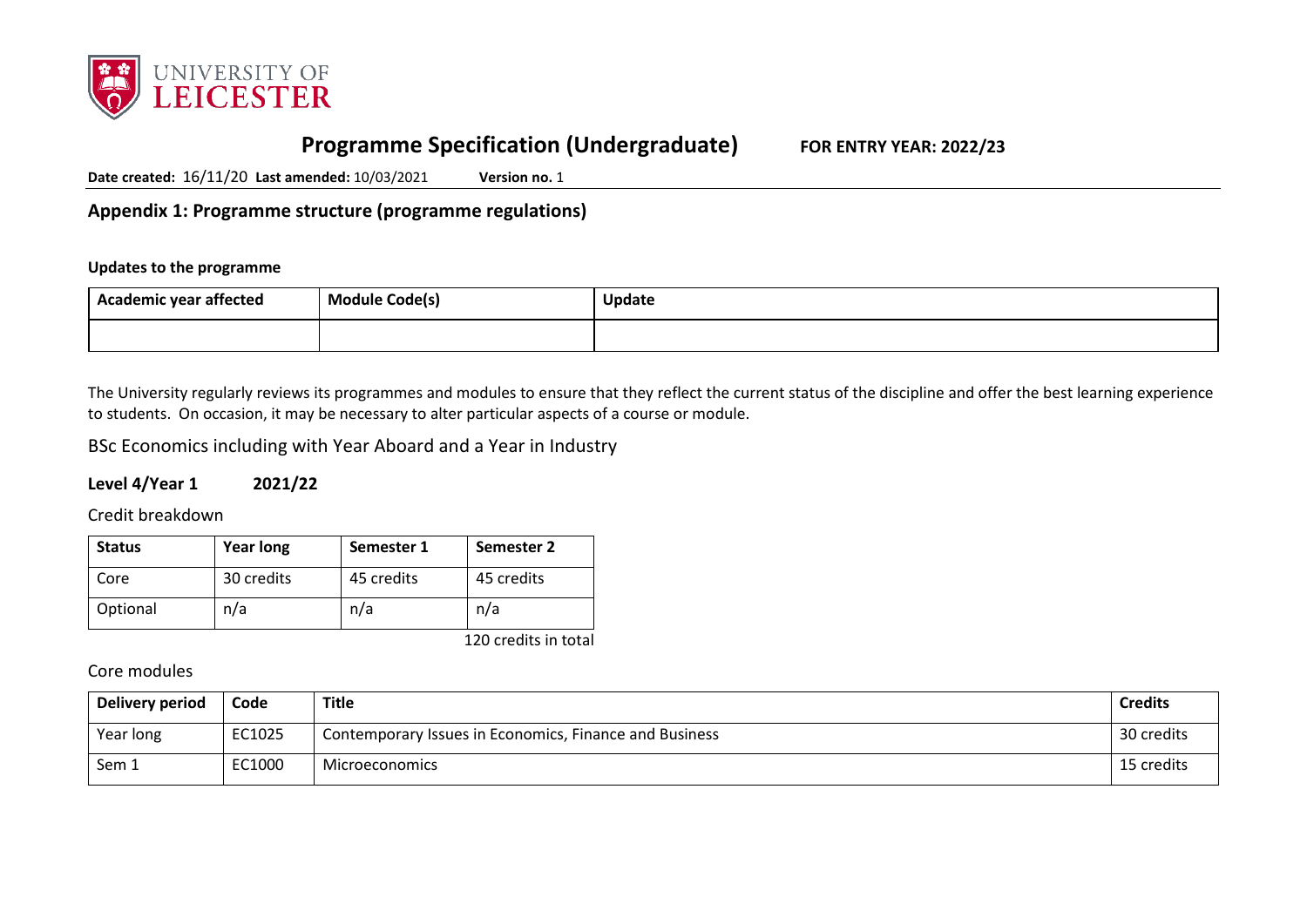| Delivery period  | Code   | <b>Title</b>                      | <b>Credits</b> |
|------------------|--------|-----------------------------------|----------------|
| Sem 1            | EC1005 | Maths for Economics 1             | 15 credits     |
| Sem 1            | EC1007 | <b>Statistics for Economics 1</b> | 15 credits     |
| Sem <sub>2</sub> | EC1001 | <b>Macroeconomics</b>             | 15 credits     |
| Sem <sub>2</sub> | EC1008 | <b>Maths for Economics 2</b>      | 15 credits     |
| Sem <sub>2</sub> | EC1009 | <b>Statistics for Economics 2</b> | 15 credits     |

## **Notes**

n/a

# **Level 5/Year 2 2022/23**

# Credit breakdown

| <b>Status</b> | <b>Year long</b> | Semester 1 | Semester 2 |
|---------------|------------------|------------|------------|
| Core          | n/a              | 60 credits | 30 credits |
| Optional      | n/a              | n/a        | 30 credits |

120 credits in total

# Core modules

| <b>Delivery period</b> | Code   | <b>Title</b>                          | <b>Credits</b> |
|------------------------|--------|---------------------------------------|----------------|
| Sem 1                  | EC2010 | <b>Introductory Econometrics</b>      | 15 credits     |
| Sem 1                  | EC2043 | <b>Game Theory</b>                    | 15 credits     |
| Sem 1                  | EC2045 | Intermediate Microeconomics           | 15 credits     |
| Sem 1                  | EC2046 | Intermediate Macroeconomics           | 15 credits     |
| Sem <sub>2</sub>       | EC2011 | <b>Topics in Applied Econometrics</b> | 15 credits     |
| Sem <sub>2</sub>       | EC2050 | Firms, Markets and Welfare            | 15 credits     |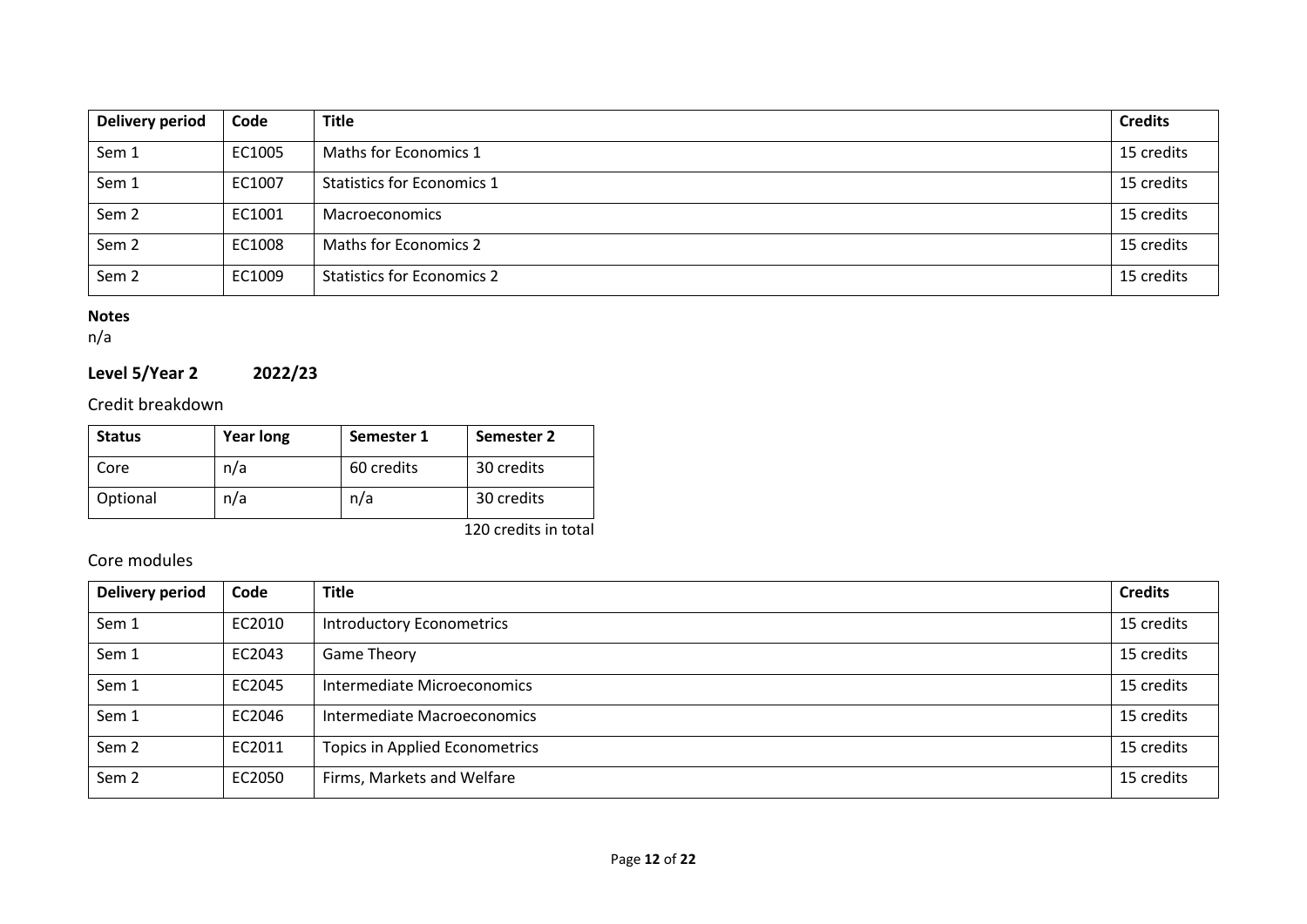## **Notes**

n/a

# Option modules

| <b>Delivery period</b> | Code   | <b>Title</b>                                | <b>Credits</b> |
|------------------------|--------|---------------------------------------------|----------------|
| Semester 2             | EC2034 | <b>Economics History</b>                    | 15 credits     |
| Semester 2             | EC2051 | Money and Central Banking                   | 15 credits     |
| Semester 2             | EC2052 | Labour Economics                            | 15 credits     |
| Semester 2             | EC2053 | <b>Environmental and Resource Economics</b> | 15 credits     |

## **Notes**

# For Semester 2, choose 2 modules

This is an indicative list of option modules and not definitive of what will be available. Option module choice is also subject to availability, timetabling, student number restrictions and, where appropriate, students having taken appropriate pre-requisite modules.

# **Level 6/Year Final 2023/24**

## Credit breakdown

| <b>Status</b> | <b>Year long</b> | Semester 1 | Semester 2                         |
|---------------|------------------|------------|------------------------------------|
| Core          | 15 credits       | 30 credits | n/a                                |
| Optional      | n/a              | 30 credits | 45 credits                         |
|               |                  |            | $4.20 \pm 0.011$ . $1.11 \pm 0.11$ |

120 credits in total

# Core modules

| Delivery period | Code   | <b>Title</b>                   | <b>Credits</b> |
|-----------------|--------|--------------------------------|----------------|
| Year long       | EC3004 | Dissertation                   | 15 credits     |
| Sem 1           | EC3000 | <b>Advanced Microeconomics</b> | 15 credits     |
| Sem 1           | EC3001 | <b>Advanced Macroeconomics</b> | 15 credits     |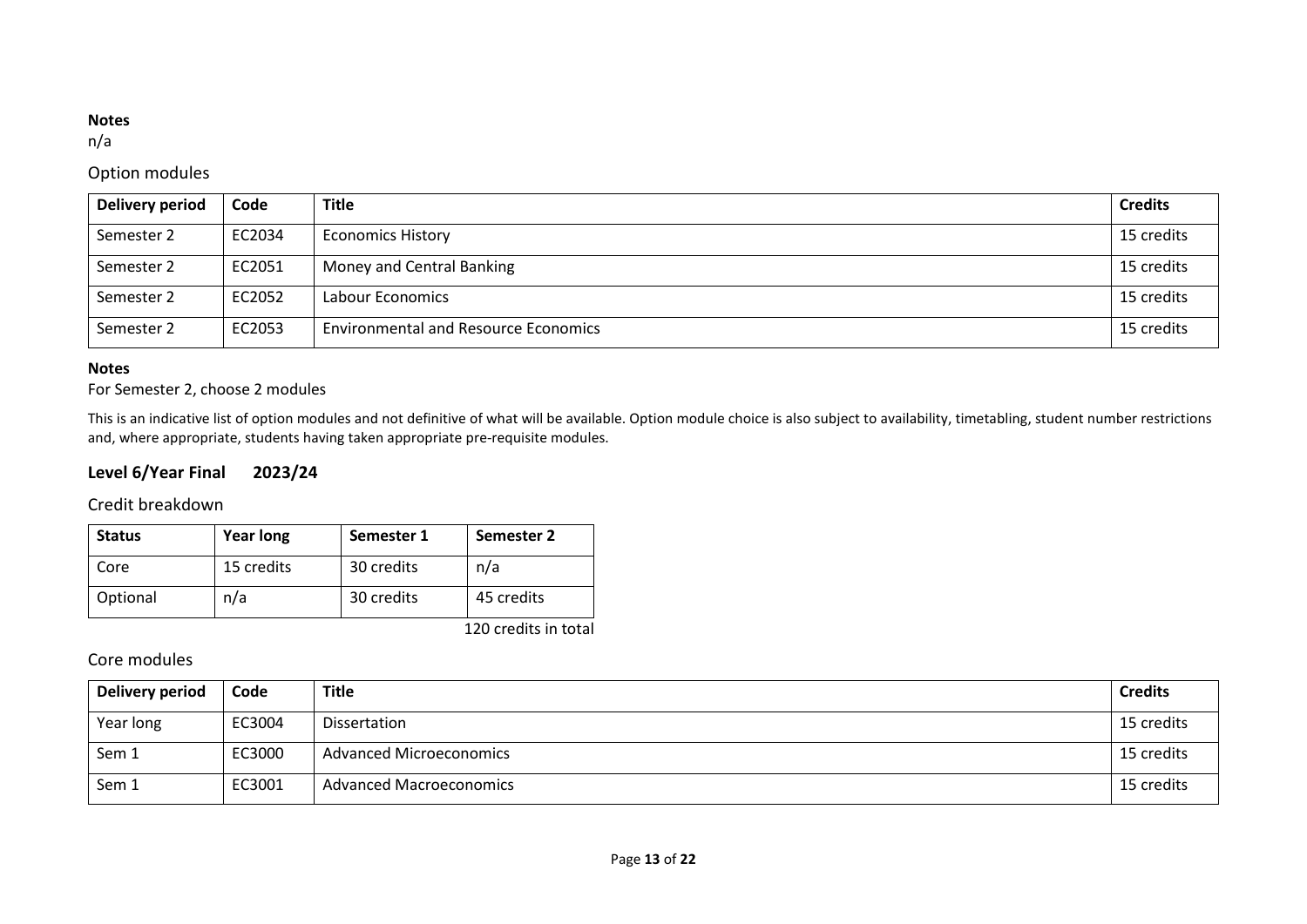#### **Notes**

n/a

# Option modules

| <b>Delivery period</b> | Code   | <b>Title</b>                 | <b>Credits</b> |
|------------------------|--------|------------------------------|----------------|
| Semester 1             | EC3005 | <b>Business Data Science</b> | 15 credits     |
| Semester 1             | EC3023 | <b>Industrial Economics</b>  | 15 credits     |
| Semester 1             | EC3061 | <b>Development Economics</b> | 15 credits     |
| Semester 1             | EC3066 | <b>International Trade</b>   | 15 credits     |
| Semester 1             | EC3071 | <b>Managerial Economics</b>  | 15 credits     |
| Semester 2             | EC3044 | Economics of Education*      | 15 credits     |
| Semester 2             | EC3067 | <b>International Finance</b> | 15 credits     |
| Semester 2             | EC3080 | <b>Public Economics</b>      | 15 credits     |
| Semester 2             | EC3082 | Economics of Health*         | 15 credits     |
| Semester 2             | EC3089 | <b>Behavioural Economics</b> | 15 credits     |

# **Notes**

For Semester 1, choose 2 modules

For Semester 2, choose 3 modules

\*These modules cannot be chosen together.

This is an indicative list of option modules and not definitive of what will be available. Option module choice is also subject to availability, timetabling, student number restrictions and, where appropriate, students having taken appropriate pre-requisite modules.

# **Appendix 2: Module specifications**

See undergraduat[e module specification database](http://www.le.ac.uk/sas/courses/documentation) (Note - modules are organized by year of delivery).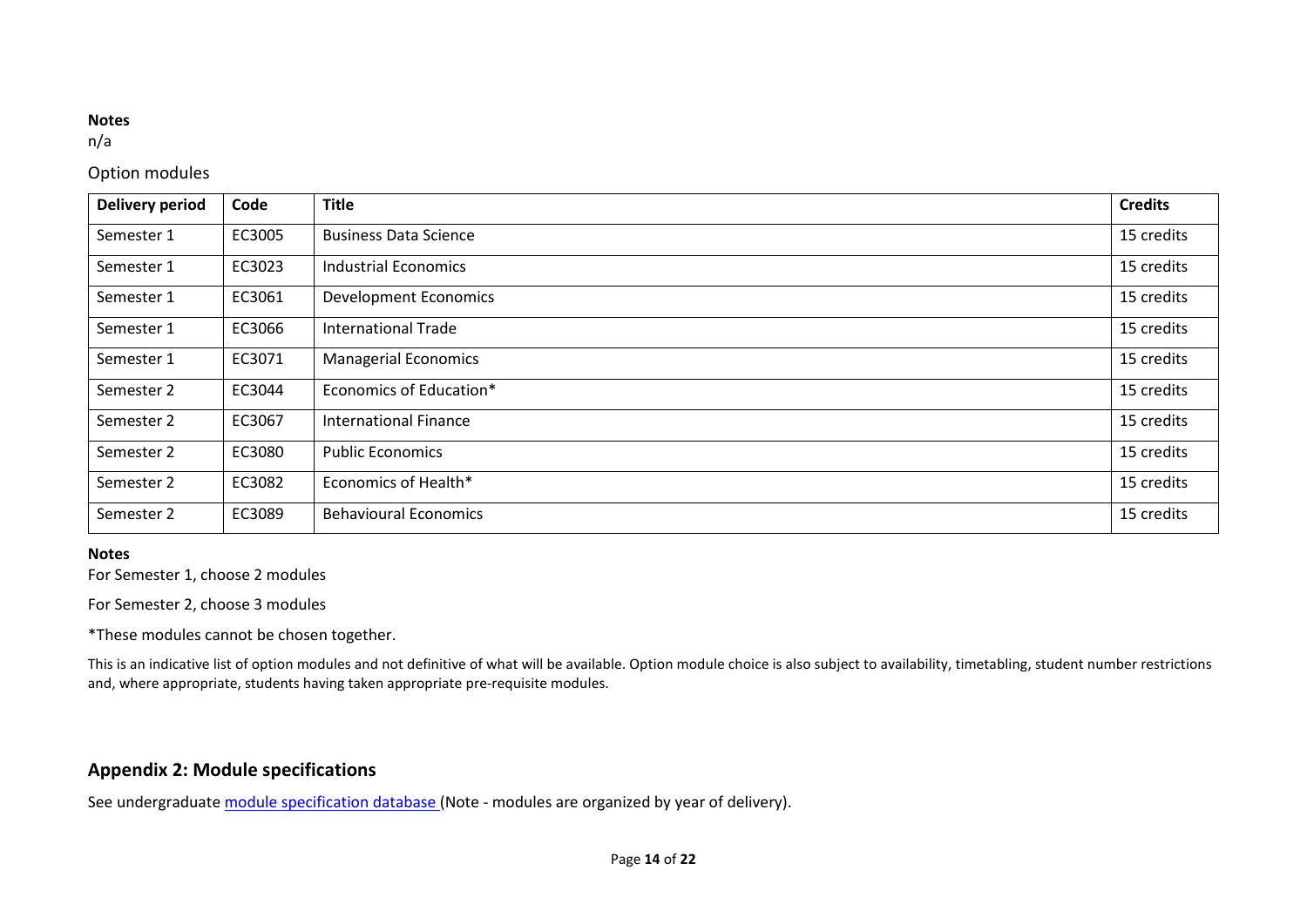# **Appendix 3: Skills matrix**

| Program<br>me<br>Learning<br>Outcomes<br>(a)<br>Discipline<br>specific<br>knowledg<br>e and<br>competen<br>cies | EC1000 | EC1001 | EC1005 | EC1007 | EC1008 | EC1009 | EC1025             | EC2010 | EC2011 | EC2050 | EC2045 | EC2051 | EC2046 | EC2052 | EC2053 | EC2034 | EC2043 | Year Abroad | Year in Industry | EC3000 | EC3001 | EC3004 | EC3023 | EC3044 | EC3061 | EC3066 | EC3067 | EC3071 | EC3080 | EC3082 | EC3089 |
|-----------------------------------------------------------------------------------------------------------------|--------|--------|--------|--------|--------|--------|--------------------|--------|--------|--------|--------|--------|--------|--------|--------|--------|--------|-------------|------------------|--------|--------|--------|--------|--------|--------|--------|--------|--------|--------|--------|--------|
| (vi) Other<br>discipline<br>specific<br>competen<br>cies                                                        |        |        |        |        |        |        |                    |        |        |        |        |        |        |        |        |        |        |             |                  |        |        |        |        |        |        |        |        |        |        |        |        |
|                                                                                                                 |        |        |        |        |        |        |                    |        |        |        |        |        |        |        |        |        |        |             |                  |        |        |        |        |        |        |        |        |        |        |        |        |
| (b)<br>Transfera<br>ble skills                                                                                  |        |        |        |        |        |        |                    |        |        |        |        |        |        |        |        |        |        |             |                  |        |        |        |        |        |        |        |        |        |        |        |        |
| (i) Oral<br>communic<br>ation                                                                                   |        |        |        |        |        |        |                    |        |        |        |        |        |        |        |        |        |        |             |                  |        |        |        |        |        |        |        |        |        |        |        |        |
| Prepare and<br>present<br>concepts,<br>arguments                                                                |        |        |        |        |        |        | $\pmb{\mathsf{X}}$ |        |        |        |        |        |        |        |        |        |        |             |                  |        |        | Χ      |        |        |        |        |        |        |        |        |        |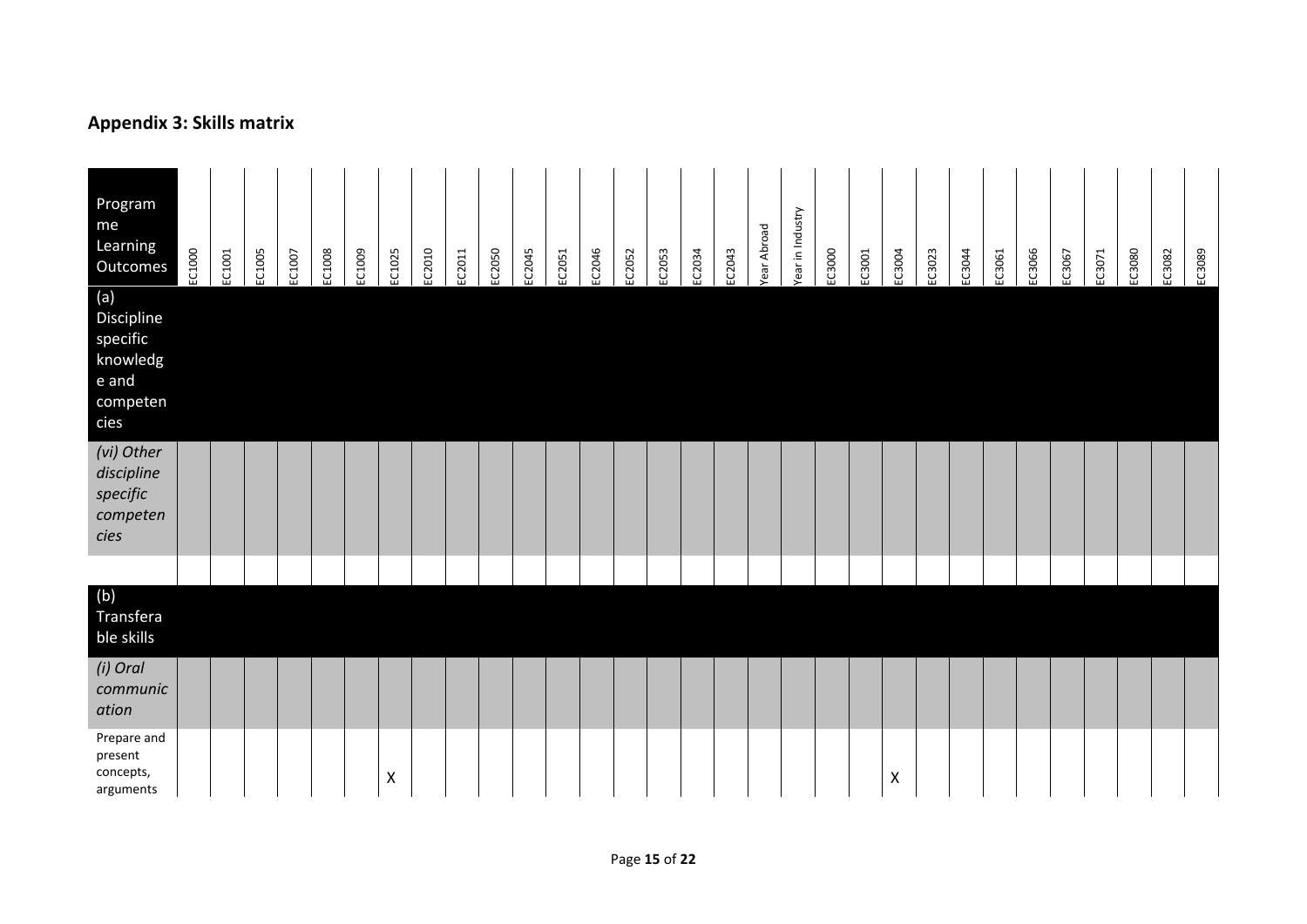| or analysis<br>orally                                                                                                                                            |                    |              |                |                |                |                |                |              |                           |                |                |                |                    |                |                    |                    |                |                           |                    |              |                |                |                |              |                |                    |                    |                    |                |                |             |
|------------------------------------------------------------------------------------------------------------------------------------------------------------------|--------------------|--------------|----------------|----------------|----------------|----------------|----------------|--------------|---------------------------|----------------|----------------|----------------|--------------------|----------------|--------------------|--------------------|----------------|---------------------------|--------------------|--------------|----------------|----------------|----------------|--------------|----------------|--------------------|--------------------|--------------------|----------------|----------------|-------------|
| Produce<br>clear visual<br>aids to<br>accompany<br>an oral<br>presentatio<br>n                                                                                   |                    |              |                |                |                |                | $\pmb{\times}$ |              |                           |                |                |                |                    |                |                    |                    |                |                           |                    |              |                | $\pmb{\times}$ |                |              |                |                    |                    |                    |                |                |             |
| Application<br>of oral<br>communicat<br>ion skills<br>within a<br>workplace<br>environmen<br>t and in<br>presentatio<br>ns (Year in<br>Industry<br>variant only) |                    |              |                |                |                |                |                |              |                           |                |                |                |                    |                |                    |                    |                |                           | $\pmb{\mathsf{X}}$ |              |                |                |                |              |                |                    |                    |                    |                |                |             |
| (ii)<br>Written<br>communic<br>ation                                                                                                                             |                    |              |                |                |                |                |                |              |                           |                |                |                |                    |                |                    |                    |                |                           |                    |              |                |                |                |              |                |                    |                    |                    |                |                |             |
| Produce<br>clearly<br>written<br>material<br>with<br>appropriate<br>use of<br>evidence                                                                           | $\pmb{\mathsf{X}}$ | $\mathsf{X}$ | $\pmb{\times}$ | $\pmb{\times}$ | $\pmb{\times}$ | $\pmb{\times}$ | $\pmb{\times}$ | $\mathsf{X}$ | $\boldsymbol{\mathsf{X}}$ | $\pmb{\times}$ | $\pmb{\times}$ | $\pmb{\times}$ | $\pmb{\mathsf{X}}$ | $\pmb{\times}$ | $\pmb{\mathsf{X}}$ | $\pmb{\mathsf{X}}$ | $\pmb{\times}$ | $\boldsymbol{\mathsf{X}}$ |                    | $\mathsf{X}$ | $\pmb{\times}$ | $\mathsf{X}$   | $\pmb{\times}$ | $\mathsf{X}$ | $\pmb{\times}$ | $\pmb{\mathsf{X}}$ | $\pmb{\mathsf{X}}$ | $\pmb{\mathsf{X}}$ | $\pmb{\times}$ | $\pmb{\times}$ | $\mathsf X$ |
| Application<br>of written<br>communicat<br>ion skills                                                                                                            |                    |              |                |                |                |                |                |              |                           |                |                |                |                    |                |                    |                    |                |                           | $\pmb{\mathsf{X}}$ |              |                |                |                |              |                |                    |                    |                    |                |                |             |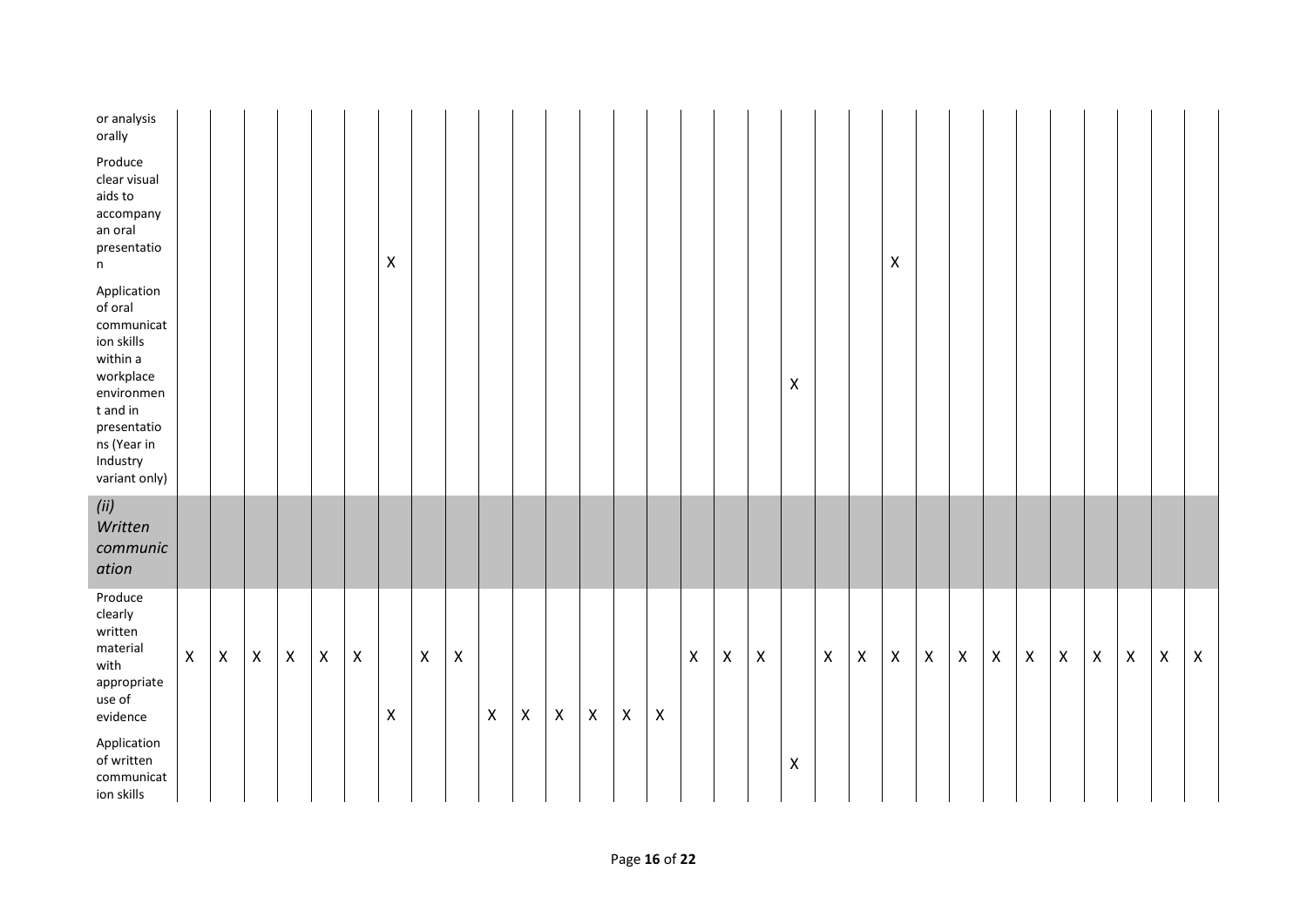| within a<br>workplace<br>environmen<br>t and in<br>report<br>writing<br>(Year in<br>Industry<br>variant only) |                    |                |                    |                           |   |                    |                           |  |  |  |                    |  |             |                           |                |  |                    |             |                    |  |  |
|---------------------------------------------------------------------------------------------------------------|--------------------|----------------|--------------------|---------------------------|---|--------------------|---------------------------|--|--|--|--------------------|--|-------------|---------------------------|----------------|--|--------------------|-------------|--------------------|--|--|
| (iii)<br>Informati<br>on<br>technolog<br>у                                                                    |                    |                |                    |                           |   |                    |                           |  |  |  |                    |  |             |                           |                |  |                    |             |                    |  |  |
| Use word<br>processing<br>in the<br>preparation<br>of written<br>work                                         | $\pmb{\mathsf{X}}$ | $\pmb{\times}$ |                    | $\pmb{\mathsf{X}}$        | Χ | $\pmb{\times}$     | $\boldsymbol{\mathsf{X}}$ |  |  |  | $\pmb{\mathsf{X}}$ |  | $\mathsf X$ | $\boldsymbol{\mathsf{X}}$ | $\pmb{\times}$ |  | $\pmb{\mathsf{X}}$ | $\mathsf X$ | $\pmb{\mathsf{X}}$ |  |  |
| Use the<br>internet to<br>access<br>appropriate<br>information                                                |                    |                |                    | $\mathsf X$               | Χ | $\pmb{\mathsf{X}}$ | $\mathsf X$               |  |  |  |                    |  |             |                           |                |  |                    |             |                    |  |  |
| Use<br>spreadsheet<br>s for data<br>presentatio<br>$\sf n$ and<br>analysis                                    |                    |                | $\pmb{\mathsf{X}}$ | $\boldsymbol{\mathsf{X}}$ |   | $\pmb{\mathsf{X}}$ | $\pmb{\mathsf{X}}$        |  |  |  |                    |  |             |                           |                |  |                    |             |                    |  |  |
| Use<br>specialist<br>packages for<br>$\sf statistical$<br>analysis                                            |                    |                |                    |                           |   | $\pmb{\mathsf{X}}$ | $\pmb{\times}$            |  |  |  |                    |  |             |                           |                |  |                    |             |                    |  |  |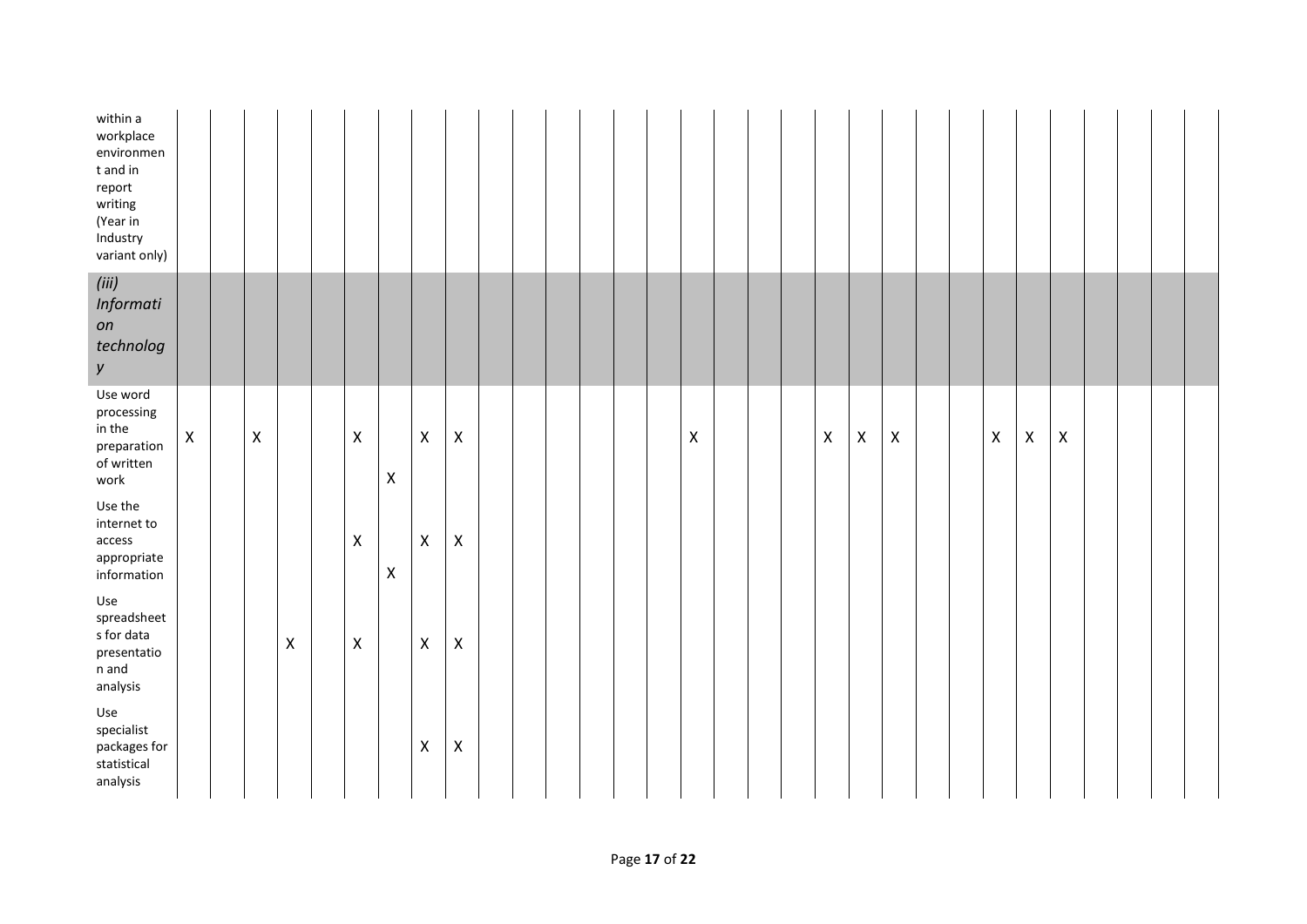| Application<br>of<br>information<br>technology<br>skills within<br>a workplace<br>environmen<br>t and in<br>presentatio<br>n (Year in<br>Industry<br>variant only) |                    |                    |                    |                |                    |                    |                |                    |                |                    |                    |                    |                    |                    |                    |                    | Χ |                |                    |                    |                    |                    |             |                           |             |                |                    |             |
|--------------------------------------------------------------------------------------------------------------------------------------------------------------------|--------------------|--------------------|--------------------|----------------|--------------------|--------------------|----------------|--------------------|----------------|--------------------|--------------------|--------------------|--------------------|--------------------|--------------------|--------------------|---|----------------|--------------------|--------------------|--------------------|--------------------|-------------|---------------------------|-------------|----------------|--------------------|-------------|
| (iv)<br>Numeracy                                                                                                                                                   |                    |                    |                    |                |                    |                    |                |                    |                |                    |                    |                    |                    |                    |                    |                    |   |                |                    |                    |                    |                    |             |                           |             |                |                    |             |
| Employ<br>general<br>numerical,<br>mathematic<br>al and<br>statistical<br>skills<br>Application<br>of numeracy<br>skills within                                    | $\pmb{\mathsf{X}}$ | $\pmb{\mathsf{X}}$ | $\pmb{\mathsf{X}}$ | $\pmb{\times}$ | $\pmb{\mathsf{X}}$ | $\pmb{\mathsf{X}}$ | $\pmb{\times}$ | $\pmb{\mathsf{X}}$ | $\pmb{\times}$ | $\pmb{\mathsf{X}}$ | $\pmb{\mathsf{X}}$ | $\pmb{\mathsf{X}}$ | $\pmb{\mathsf{X}}$ | $\pmb{\mathsf{X}}$ | $\pmb{\mathsf{X}}$ | $\pmb{\mathsf{X}}$ |   | $\pmb{\times}$ | $\pmb{\mathsf{X}}$ | $\pmb{\mathsf{X}}$ | $\pmb{\mathsf{X}}$ | $\pmb{\mathsf{X}}$ | $\mathsf X$ | $\boldsymbol{\mathsf{X}}$ | $\mathsf X$ | $\pmb{\times}$ | $\pmb{\mathsf{X}}$ | $\mathsf X$ |
| a workplace<br>environmen<br>t (Year in<br>Industry<br>variant only)                                                                                               |                    |                    |                    |                |                    |                    |                |                    |                |                    |                    |                    |                    |                    |                    |                    | Χ |                |                    |                    |                    |                    |             |                           |             |                |                    |             |
| $(v)$ Team<br>working                                                                                                                                              |                    |                    |                    |                |                    |                    |                |                    |                |                    |                    |                    |                    |                    |                    |                    |   |                |                    |                    |                    |                    |             |                           |             |                |                    |             |
| Demonstrat<br>e basic team<br>working<br>skills                                                                                                                    |                    |                    |                    |                |                    |                    | $\mathsf X$    |                    | X              |                    |                    |                    |                    |                    |                    |                    |   |                | $\pmb{\mathsf{X}}$ |                    |                    |                    |             |                           |             |                |                    |             |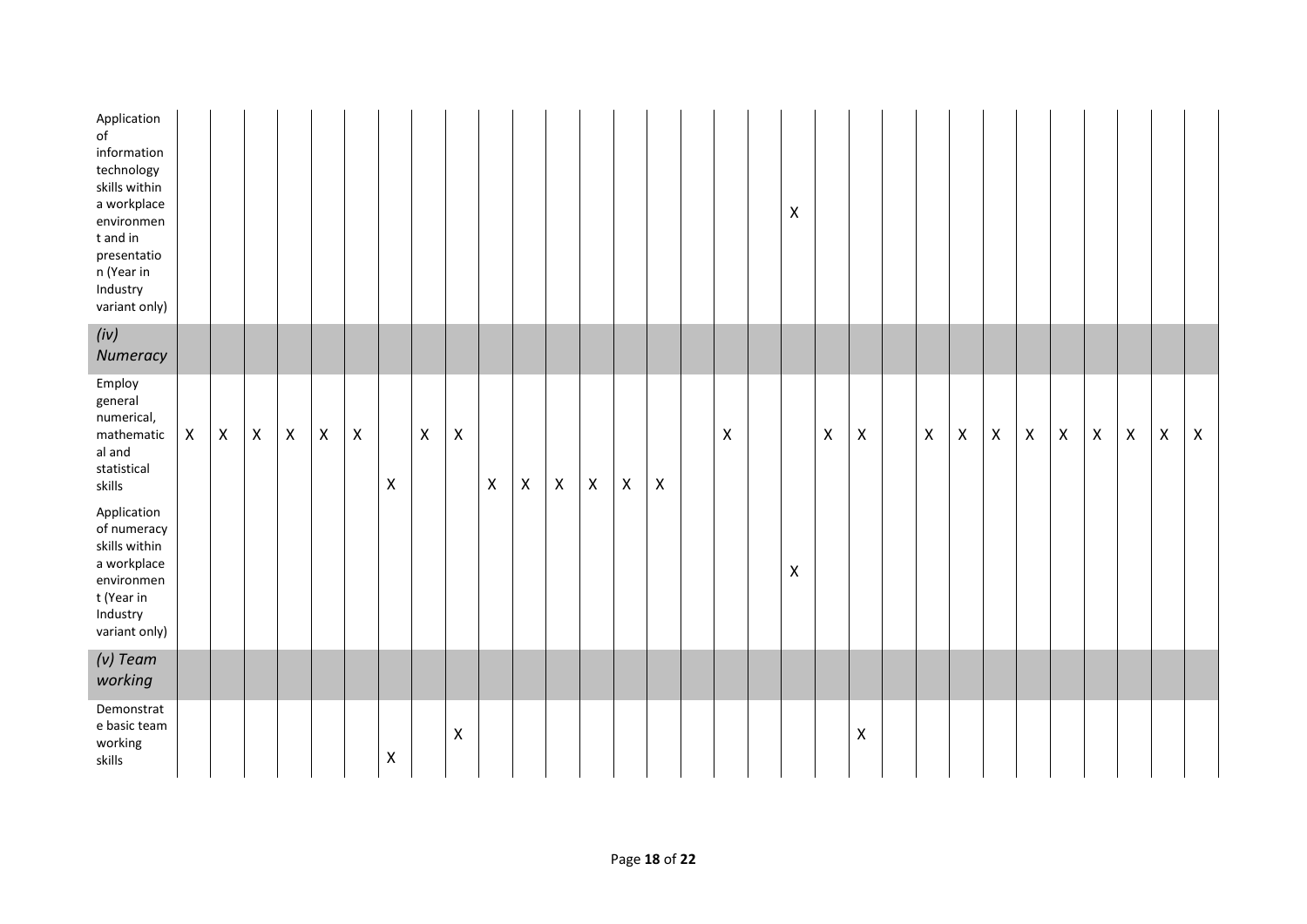| Application<br>of team<br>building<br>skills within<br>a workplace<br>environmen<br>t (Year in<br>Industry<br>variant only)   |                    |                |                |                |                           |                |                    |                    |                |                    |                    |                    |                    |                    |                    |                    |                           |                           | $\pmb{\mathsf{X}}$        |                |                    |                           |                |                    |                           |                    |                    |                    |                    |                    |              |
|-------------------------------------------------------------------------------------------------------------------------------|--------------------|----------------|----------------|----------------|---------------------------|----------------|--------------------|--------------------|----------------|--------------------|--------------------|--------------------|--------------------|--------------------|--------------------|--------------------|---------------------------|---------------------------|---------------------------|----------------|--------------------|---------------------------|----------------|--------------------|---------------------------|--------------------|--------------------|--------------------|--------------------|--------------------|--------------|
| (vi)<br>Problem<br>solving                                                                                                    |                    |                |                |                |                           |                |                    |                    |                |                    |                    |                    |                    |                    |                    |                    |                           |                           |                           |                |                    |                           |                |                    |                           |                    |                    |                    |                    |                    |              |
| Demonstrat<br>e problem<br>formulation<br>and solution                                                                        | $\pmb{\mathsf{X}}$ | $\mathsf X$    | $\pmb{\times}$ | $\pmb{\times}$ | $\pmb{\times}$            | $\pmb{\times}$ | $\pmb{\times}$     | $\pmb{\mathsf{X}}$ | $\pmb{\times}$ | $\pmb{\mathsf{X}}$ | $\pmb{\mathsf{X}}$ | $\pmb{\mathsf{X}}$ | $\pmb{\mathsf{X}}$ | $\pmb{\mathsf{X}}$ | $\pmb{\mathsf{X}}$ | $\pmb{\mathsf{X}}$ | $\pmb{\mathsf{X}}$        | $\boldsymbol{\mathsf{X}}$ |                           | $\pmb{\times}$ | $\pmb{\mathsf{X}}$ | $\boldsymbol{\mathsf{X}}$ | $\pmb{\times}$ | $\pmb{\mathsf{X}}$ | $\boldsymbol{\mathsf{X}}$ | $\pmb{\mathsf{X}}$ | $\pmb{\mathsf{X}}$ | $\pmb{\mathsf{X}}$ | $\pmb{\mathsf{X}}$ | $\pmb{\mathsf{X}}$ | $\mathsf{X}$ |
| Application<br>of problem<br>solving skills<br>within a<br>workplace<br>environmen<br>t (Year in<br>Industry<br>variant only) |                    |                |                |                |                           |                |                    |                    |                |                    |                    |                    |                    |                    |                    |                    |                           |                           | $\boldsymbol{\mathsf{X}}$ |                |                    |                           |                |                    |                           |                    |                    |                    |                    |                    |              |
| (vii)<br>Informati<br>on<br>handling                                                                                          |                    |                |                |                |                           |                |                    |                    |                |                    |                    |                    |                    |                    |                    |                    |                           |                           |                           |                |                    |                           |                |                    |                           |                    |                    |                    |                    |                    |              |
| Find and use<br>appropriate<br>information<br>from a<br>variety of<br>sources                                                 | $\pmb{\mathsf{X}}$ | $\pmb{\times}$ | $\pmb{\times}$ | $\pmb{\times}$ | $\boldsymbol{\mathsf{X}}$ | $\pmb{\times}$ | $\pmb{\mathsf{X}}$ | $\pmb{\times}$     | $\pmb{\times}$ | $\pmb{\mathsf{X}}$ | $\pmb{\times}$     | $\pmb{\mathsf{X}}$ | $\mathsf X$        | $\pmb{\mathsf{X}}$ | $\pmb{\mathsf{X}}$ | $\pmb{\mathsf{X}}$ | $\boldsymbol{\mathsf{X}}$ | $\boldsymbol{\mathsf{X}}$ |                           | $\pmb{\times}$ | $\pmb{\mathsf{X}}$ | $\pmb{\times}$            | $\pmb{\times}$ | $\mathsf X$        | $\pmb{\times}$            | $\pmb{\mathsf{X}}$ | $\pmb{\mathsf{X}}$ | $\pmb{\mathsf{X}}$ | $\pmb{\mathsf{X}}$ | $\pmb{\mathsf{X}}$ | $\mathsf X$  |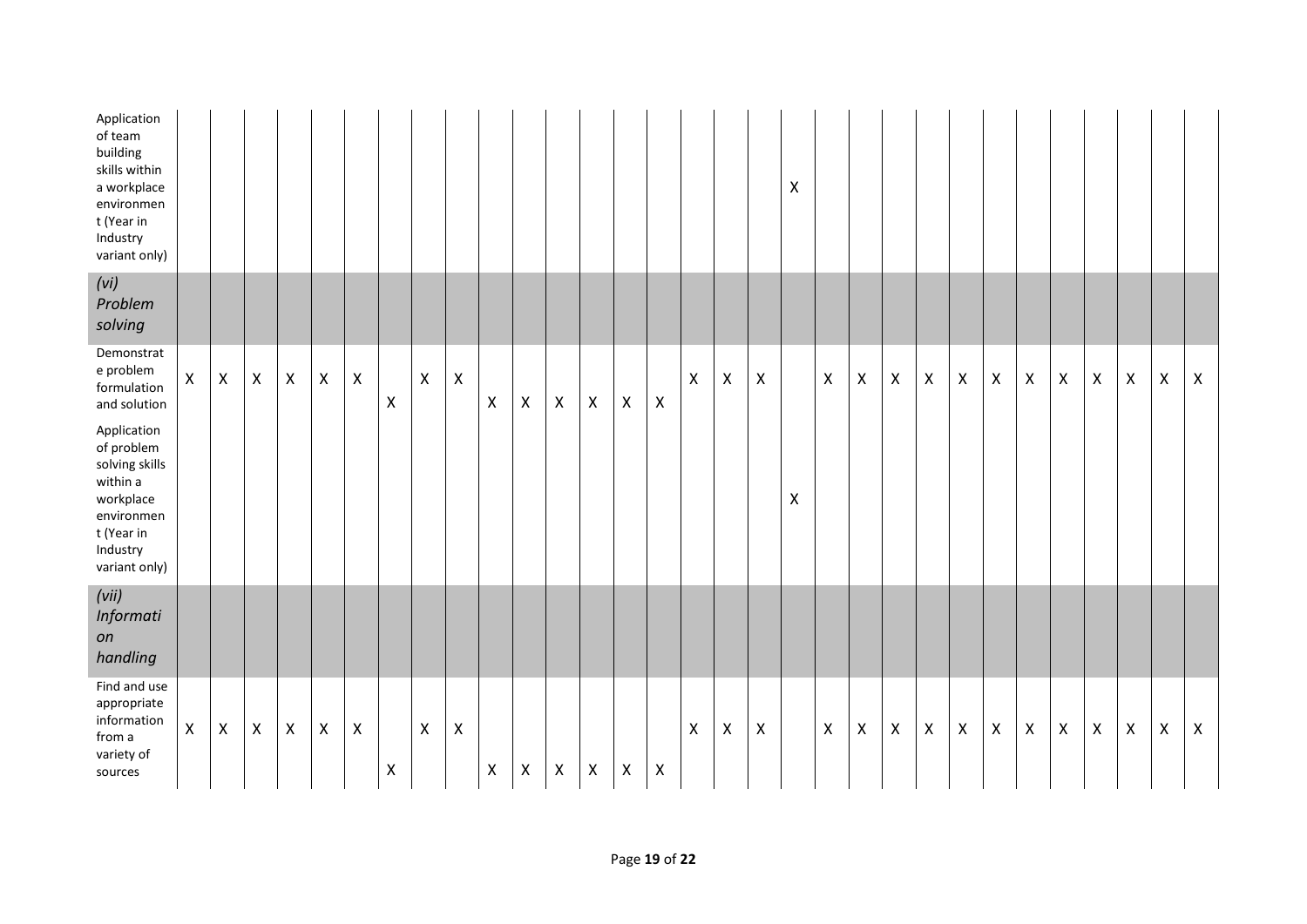| Application<br>of<br>information<br>handling<br>skills within<br>a workplace<br>environmen<br>t (Year in<br>Industry<br>variant only) |                    |                    |                    |                    |                    |                           |                           |                    |                           |                           |                    |                |                    |                    |                    |                    |                    |                    | $\pmb{\mathsf{X}}$ |                    |                    |                           |                    |                           |                |                           |                           |              |                |                    |                           |
|---------------------------------------------------------------------------------------------------------------------------------------|--------------------|--------------------|--------------------|--------------------|--------------------|---------------------------|---------------------------|--------------------|---------------------------|---------------------------|--------------------|----------------|--------------------|--------------------|--------------------|--------------------|--------------------|--------------------|--------------------|--------------------|--------------------|---------------------------|--------------------|---------------------------|----------------|---------------------------|---------------------------|--------------|----------------|--------------------|---------------------------|
| (viii) Skills<br>for<br>lifelong<br>learning                                                                                          |                    |                    |                    |                    |                    |                           |                           |                    |                           |                           |                    |                |                    |                    |                    |                    |                    |                    |                    |                    |                    |                           |                    |                           |                |                           |                           |              |                |                    |                           |
| Collect and<br>apply new<br>ideas and<br>concepts                                                                                     | $\pmb{\mathsf{X}}$ | $\pmb{\mathsf{X}}$ | $\pmb{\mathsf{X}}$ | $\pmb{\mathsf{X}}$ | $\pmb{\mathsf{X}}$ | $\boldsymbol{\mathsf{X}}$ | $\pmb{\times}$            | $\pmb{\mathsf{X}}$ | $\boldsymbol{\mathsf{X}}$ | $\boldsymbol{\mathsf{X}}$ | $\mathsf{X}$       | $\pmb{\times}$ | $\pmb{\times}$     | $\pmb{\mathsf{X}}$ | $\pmb{\times}$     | $\pmb{\times}$     | $\pmb{\mathsf{X}}$ | $\pmb{\mathsf{X}}$ |                    | $\pmb{\mathsf{X}}$ | $\pmb{\mathsf{X}}$ | $\mathsf{X}$              | $\mathsf{\chi}$    | $\boldsymbol{\mathsf{X}}$ | $\mathsf{X}$   | $\mathsf{X}$              | $\pmb{\times}$            | $\mathsf{X}$ | $\pmb{\times}$ | $\pmb{\mathsf{X}}$ | $\boldsymbol{\mathsf{X}}$ |
| Combine<br>new<br>knowledge<br>and<br>techniques<br>with prior<br>understandi<br>$ng$                                                 | $\pmb{\times}$     | $\pmb{\mathsf{X}}$ | $\mathsf{X}$       | $\pmb{\mathsf{X}}$ | $\pmb{\mathsf{X}}$ | $\pmb{\mathsf{X}}$        | $\pmb{\times}$            | $\mathsf X$        | $\pmb{\times}$            | $\pmb{\times}$            | $\pmb{\mathsf{X}}$ | $\pmb{\times}$ | $\pmb{\times}$     | $\pmb{\times}$     | $\pmb{\mathsf{X}}$ | $\pmb{\times}$     | $\pmb{\mathsf{X}}$ | X                  |                    | $\pmb{\mathsf{X}}$ | $\pmb{\mathsf{X}}$ | $\boldsymbol{\mathsf{X}}$ | $\pmb{\mathsf{X}}$ | $\pmb{\times}$            | $\pmb{\times}$ | $\boldsymbol{\mathsf{X}}$ | $\boldsymbol{\mathsf{X}}$ | $\mathsf{X}$ | $\pmb{\times}$ | $\pmb{\mathsf{X}}$ | $\mathsf{X}$              |
| Demonstrat<br>e and<br>produce<br>independen<br>t work                                                                                | $\mathsf X$        |                    | X                  |                    |                    | $\pmb{\times}$            | $\boldsymbol{\mathsf{X}}$ | $\mathsf{X}$       | $\boldsymbol{\mathsf{X}}$ |                           |                    |                |                    |                    |                    | $\pmb{\mathsf{X}}$ |                    |                    |                    | $\mathsf X$        | $\pmb{\mathsf{X}}$ | $\boldsymbol{\mathsf{X}}$ |                    |                           | $\pmb{\times}$ | $\pmb{\mathsf{X}}$        | Χ                         |              |                |                    |                           |
| Demonstrat<br>${\sf e}$ time<br>managemen<br>t skills<br>through                                                                      | $\pmb{\mathsf{X}}$ | $\mathsf{X}$       | $\mathsf{X}$       | $\pmb{\times}$     | X                  | $\pmb{\times}$            | $\pmb{\times}$            | $\mathsf{X}$       | $\pmb{\times}$            | X                         | $\pmb{\mathsf{X}}$ | $\pmb{\times}$ | $\pmb{\mathsf{X}}$ | $\pmb{\times}$     | $\pmb{\times}$     | $\pmb{\times}$     | $\pmb{\mathsf{X}}$ | $\pmb{\mathsf{X}}$ |                    | $\pmb{\times}$     | X                  | $\boldsymbol{\mathsf{X}}$ | X                  | $\boldsymbol{X}$          | $\pmb{\times}$ | $\boldsymbol{\mathsf{X}}$ | $\pmb{\times}$            | $\mathsf{X}$ | $\pmb{\times}$ | $\pmb{\mathsf{X}}$ | $\boldsymbol{X}$          |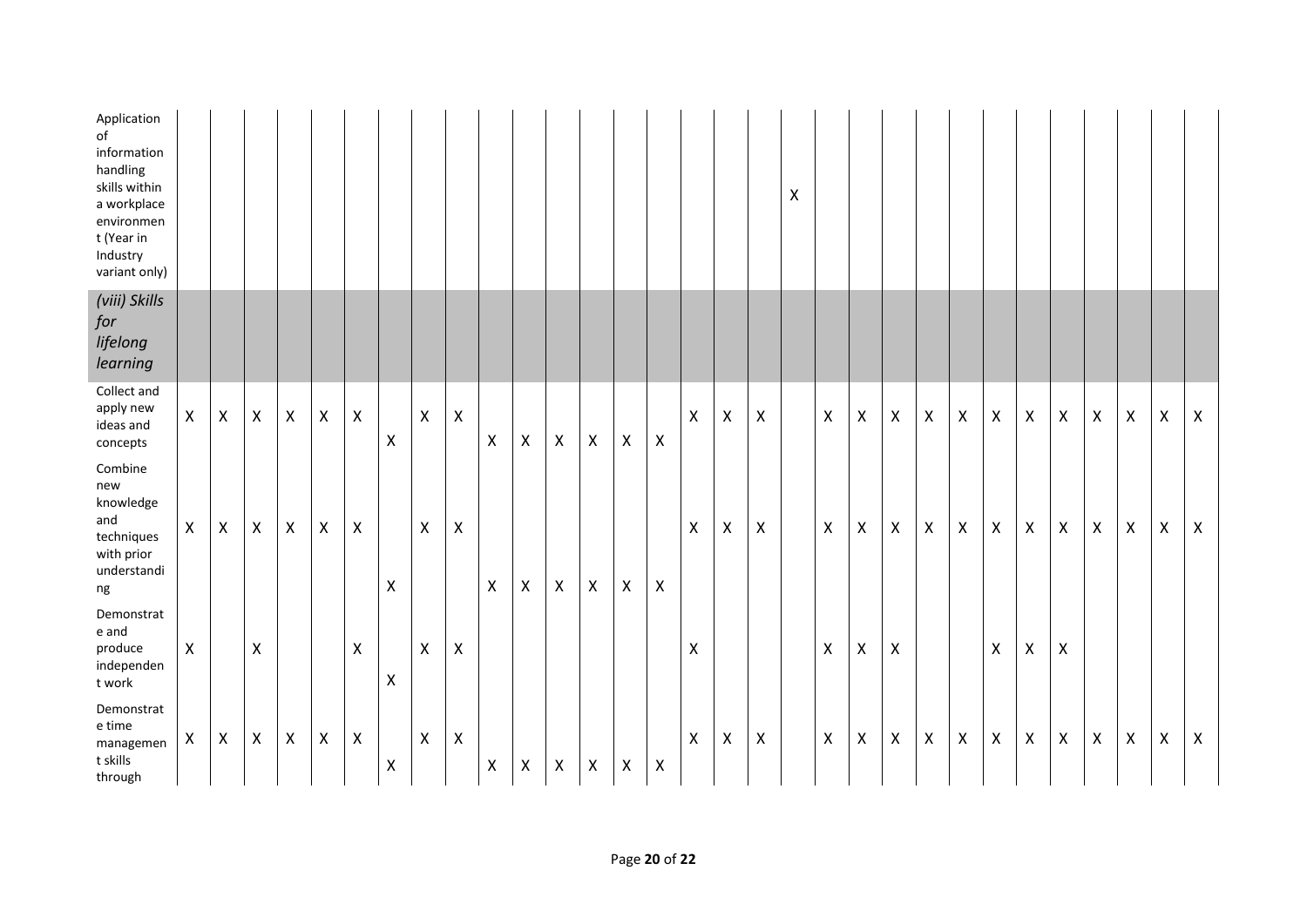| adhering to<br>deadlines                                                                                                                                                                                                 |             |             |                    |                    |                    |                    |                           |                    |                           |                    |                |                    |                |                    |                           |                    |                |                |                    |                |                    |                    |                    |                    |                    |                    |                    |                    |                    |   |                    |
|--------------------------------------------------------------------------------------------------------------------------------------------------------------------------------------------------------------------------|-------------|-------------|--------------------|--------------------|--------------------|--------------------|---------------------------|--------------------|---------------------------|--------------------|----------------|--------------------|----------------|--------------------|---------------------------|--------------------|----------------|----------------|--------------------|----------------|--------------------|--------------------|--------------------|--------------------|--------------------|--------------------|--------------------|--------------------|--------------------|---|--------------------|
| Use a<br>variety of<br>sources of<br>knowledge<br>appropriatel<br>y                                                                                                                                                      | $\mathsf X$ | $\mathsf X$ | $\pmb{\mathsf{X}}$ | $\pmb{\mathsf{X}}$ | $\pmb{\mathsf{X}}$ | $\pmb{\mathsf{X}}$ | $\boldsymbol{\mathsf{X}}$ | $\pmb{\mathsf{X}}$ | $\boldsymbol{\mathsf{X}}$ | $\pmb{\mathsf{X}}$ | $\pmb{\times}$ | $\pmb{\mathsf{X}}$ | $\pmb{\times}$ | $\pmb{\mathsf{X}}$ | $\boldsymbol{\mathsf{X}}$ | $\pmb{\mathsf{X}}$ | $\pmb{\times}$ | X              |                    | $\pmb{\times}$ | $\pmb{\mathsf{X}}$ | $\pmb{\mathsf{X}}$ | $\pmb{\mathsf{X}}$ | $\pmb{\mathsf{X}}$ | $\pmb{\mathsf{X}}$ | $\pmb{\mathsf{X}}$ | $\pmb{\mathsf{X}}$ | $\pmb{\mathsf{X}}$ | $\pmb{\mathsf{X}}$ | Χ | $\pmb{\mathsf{X}}$ |
| Demonstrat<br>e ability to<br>learn in a<br>different<br>cultural<br>environmen<br>t (Year<br>Abroad<br>variant only)                                                                                                    |             |             |                    |                    |                    |                    |                           |                    |                           |                    |                |                    |                |                    |                           |                    |                | $\pmb{\times}$ |                    |                |                    |                    |                    |                    |                    |                    |                    |                    |                    |   |                    |
| Application<br>of a variety<br>$\mathsf{of}$<br>employabilit<br>y and<br>transferable<br>skills (some<br>outlined<br>already<br>above)<br>within a<br>workplace<br>environmen<br>t (Year in<br>Industry<br>variant only) |             |             |                    |                    |                    |                    |                           |                    |                           |                    |                |                    |                |                    |                           |                    |                |                | $\pmb{\mathsf{X}}$ |                |                    |                    |                    |                    |                    |                    |                    |                    |                    |   |                    |
| Demonstrat<br>e the ability<br>to think<br>reflectively<br>about<br>personal                                                                                                                                             |             |             |                    |                    |                    |                    |                           |                    |                           |                    |                |                    |                |                    |                           |                    |                |                | $\pmb{\mathsf{X}}$ |                |                    |                    |                    |                    |                    |                    |                    |                    |                    |   |                    |